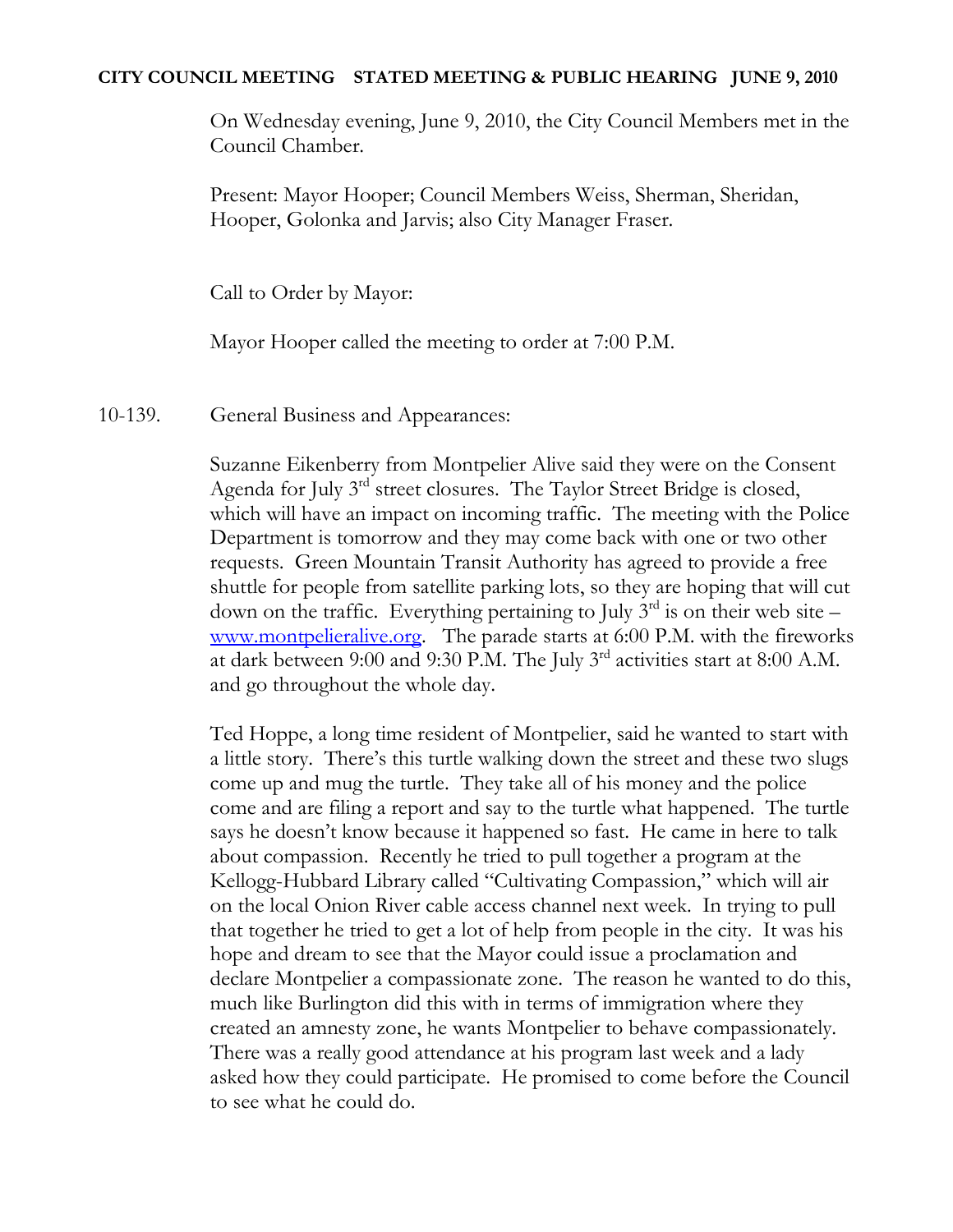Why compassion? Compassion is something he thinks each city program encompasses in some way. There are two basic issues of compassion and they are basically misunderstood. There was a 58 year old lady tazed in Barre. Compassion is two things. One is to cause no suffering. The other is that if there is someone who is suffering and we can help them then we should help in whatever way we can. He thinks this is really at the heart of all of the programs we have in the city, a neighborhood watch. This is what we want our police to do; this is what we want the Fire Department to do and of course they do when they respond to an ambulance call. But it is not enough. He thinks that each individual person in the city needs to be empowered in a way that the city government can do. We need to say to people this is what we are all about. We want everybody in the city not to cause any suffering, and if we see suffering we want to participate in a way that can alleviate as much suffering as possible. He hopes they can declare Montpelier a compassionate zone, and this is the first place to site a compassionate zone.

The idea of compassion is not only to have compassion for that lady who got tazed but to have compassion for the police officer who tazed her because that is important. What happens in the mind of a police officer when he is tazing someone is actually very interesting. What they find in an MRI is that a reward system is being stimulated in the brain.

Anthony Otis, a resident of Montpelier, said he wanted to raise awareness about illegal posting in the downtown. He is speaking in terms of historic preservation and not in his position on the Heritage Group but as a personal initiative. In the past week and a half there were signs for a lost dog. There were 10 of one color on a post in the downtown quad. Incidentally, after the lawn sales were over nobody picked them up, so he did. There are still 13 to 15 signs posted for a lost dog.

Mr. Otis went on to say we need to do better with Lamb Abbey.

Council Member Jarvis said Lamb Abbey has just been closed down.

Mr. Otis said he doesn't know what is next for him. Maybe we have to take out advertising and spend money that could be spent on something else for historic preservation, but we need to get out the message. He was standing on Main Street today in the vicinity of Rite Aid and looked down the street and there are a lot of new traffic signs. This beautiful city we have developed over the last couple of decades and the work of the merchants is all screened out by all of these signs. He saw the signs and was really upset about not being able to see the buildings. He would hope the commercial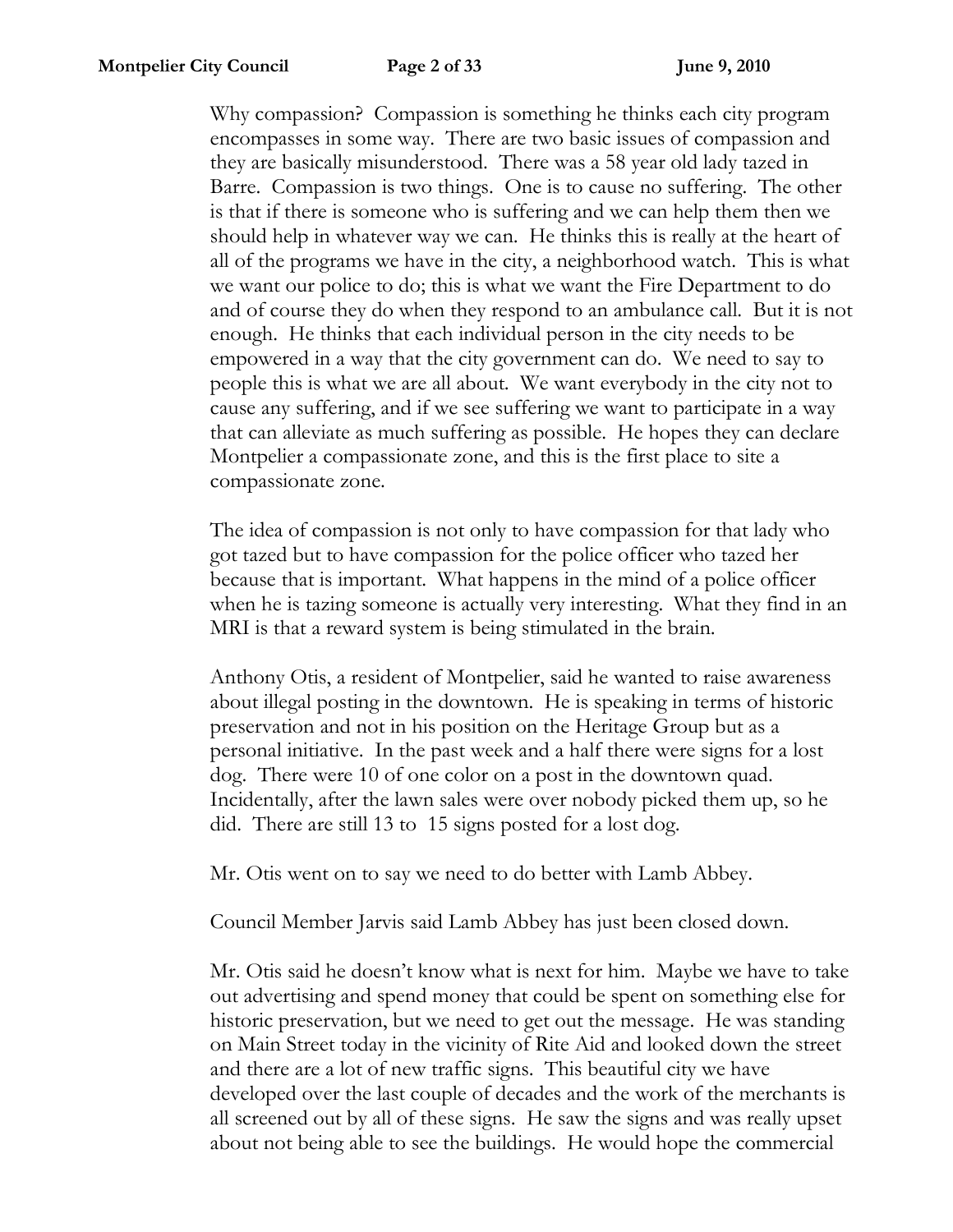community would also begin to talk about that. He certainly doesn't like the color of the sidewalk signs that are on East State Street. They are too big. We need to get awareness out to the folks in the city that it is illegal to post.

10-140. Consideration of the Consent Agenda:

a) Consideration of the Minutes from the May 19, 2010 Regular meeting.

b) Consideration of becoming the Liquor Control Commission for the purpose of acting on the following:

1) Request to cater malt and vinous beverages and spirituous liquors:

a) The Black Door Bistro on June 24, 2010 at the T.W. Wood Art Gallery.

b) New England Culinary Institute (NECI) on June 6, 2010 at the Hopkins House at National Life. (Ratification of poll vote by Council Members.)

c) New England Culinary Institute (NECI) on June 14, 2010 at the Hopkins House at National Life.

Additional catering permit requests received after the agenda was prepared.

Vermont Hospitality Management dba New England Culinary Institute to cater the following:

Reception and dinner on June 11, 2010 from 5:00 P.M. to 9:30 P.M. at the Noble Lounge at the Vermont College of Fine Arts for 35 people.

Benefit Concert at Alumni Hall, Vermont College of Fine Arts on June 11, 2010 from 7:00 P.M. to 11:00 P.M. for 125 people.

Request for Outside Consumption Permits for the following:

McGillicuddy's Irish Pub on July 3, 2010 on Langdon Street from 5:00 P.M. to 1:30 A.M.

Langdon Street Café on July 3, 2010 on Langdon Street from 7:00 P.M. to Midnight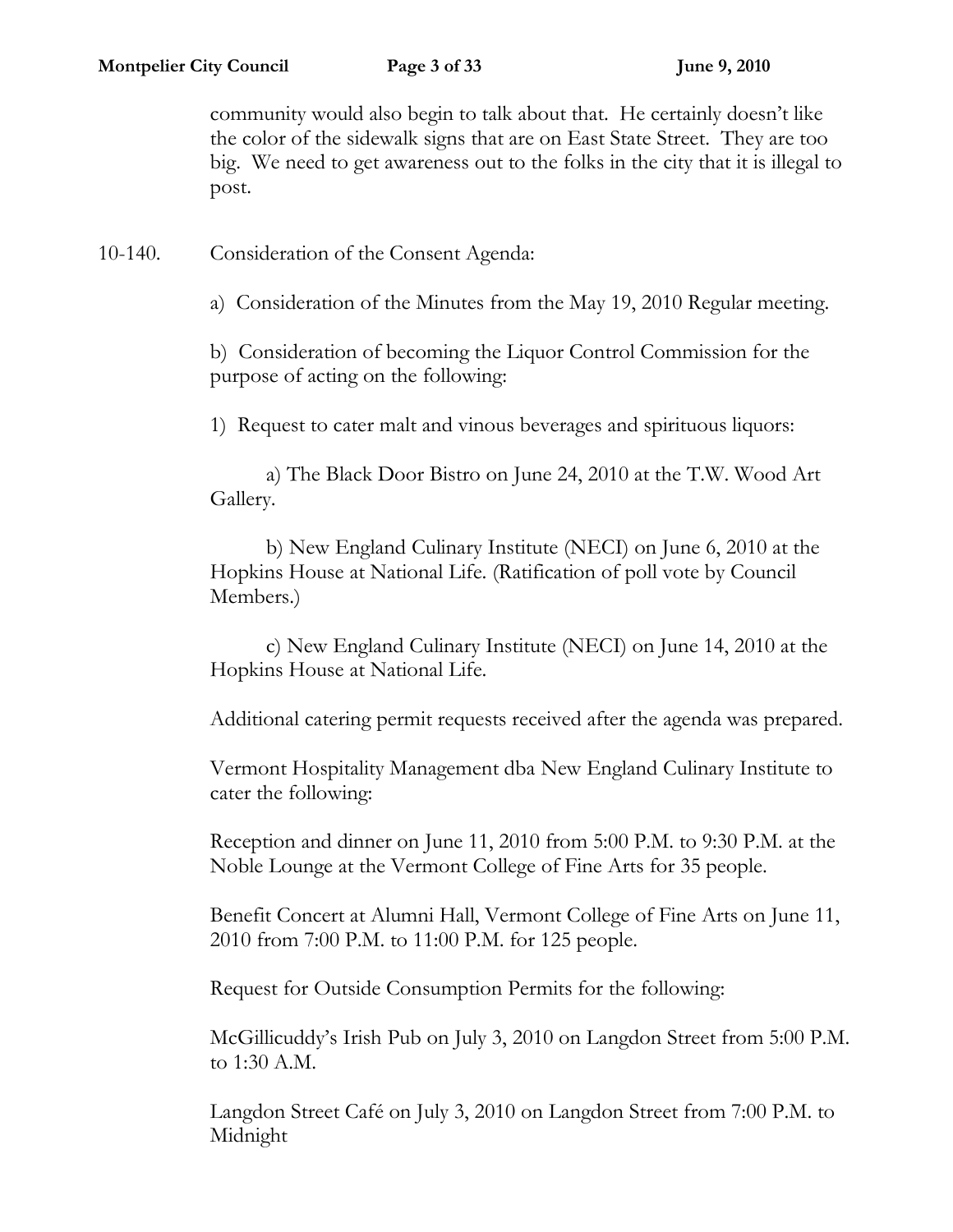Receipt of Monthly Budget Report from the Finance Director.

North Street Retaining Wall Reconstruction Bid Results

Street Closures for Independence Day Celebration on July 3, 2010 for the following:

**State Street:** between Governor Davis and Bailey Avenue – closed from 12:30 P.M. until 10:30 P.M. for vendors and parade. Note: Access to Department of Motor Vehicles will be re-routed through state parking lots.

**Main Street:** between the Roundabout and State Street – closed from 6:00 P.M. until approximately 7:45 P.M. for the Montpelier Mile Road Race followed by the parade. Note: No parking on State Street between 5:00 and 8:00 P.M. Vehicles remaining on the street will be towed.

**Langdon Street:** Closed from 3:00 P.M. to 1:00 A.M. for McGillicuddy's and Langdon Street Café street parties.

**60 State Street Parking Lot:** Closed from 3:00 P.M. to 1:00 A.M. for Julio's Cantina street party.

**The Meadow Area:** Closed from 4:30 p.m. to 6:30 P.M. for parade staging area. All resident vehicles must be removed from the street. Letters will be sent to property owners of record.

**School Street:** Between St. Paul and Main Streets - closed from 4:30 to 7:45 P.M. for parade staging area. All vehicles must be removed from the street.

City Manager Fraser said there is an additional agenda item for DuBois and King. Council Members have received a copy of the proposed contract with Marsh Engineering for Turntable Park and that should have been on the agenda as well.

Council Member Golonka said he would like to pull the North Street retaining wall for discussion.

Mayor Hooper said she has a question about the outside consumption permit for McGillicuddy's it is confusing and she would like to pull that.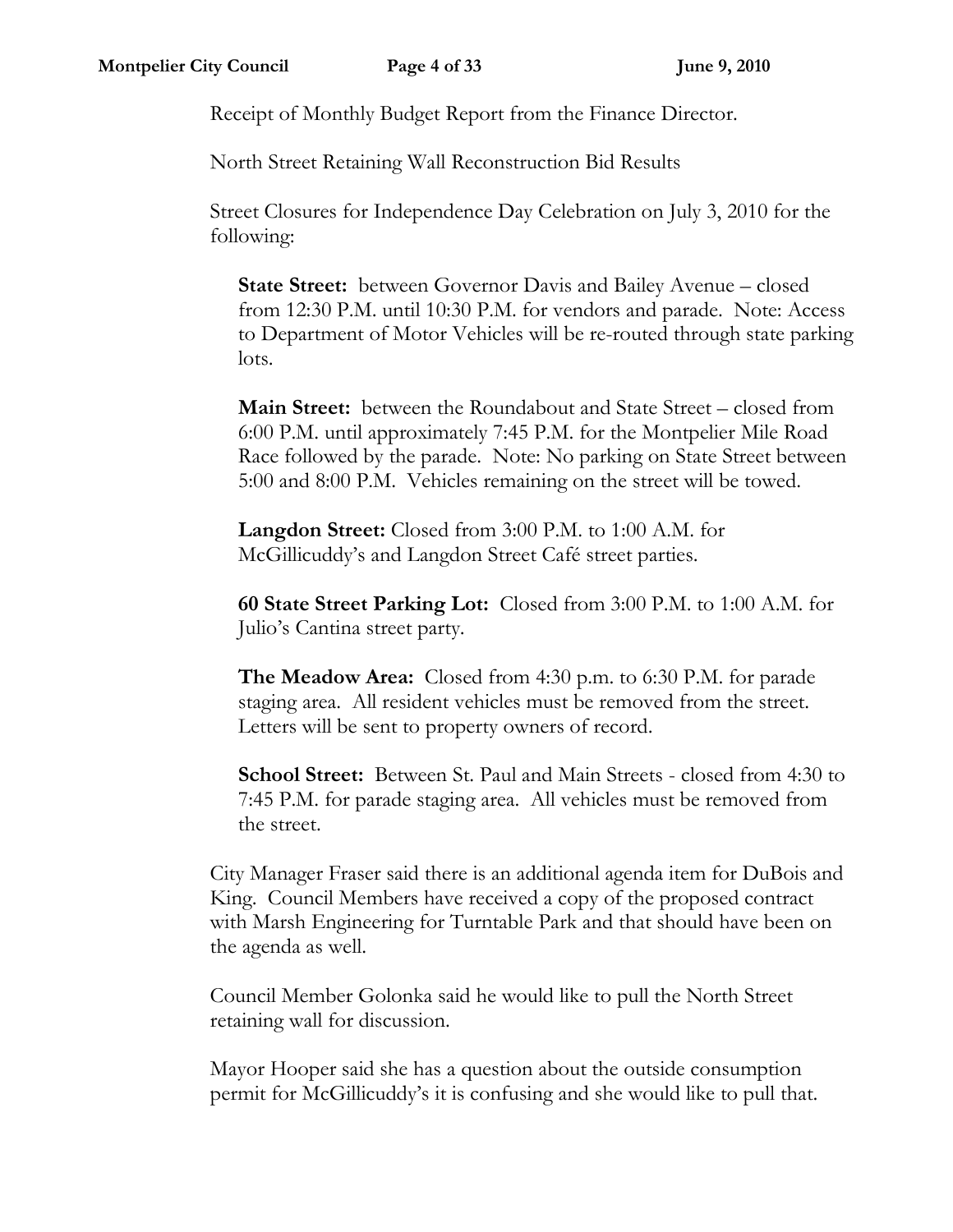Motion was made by Council Member Sheridan, seconded by Council Member Weiss to approve the consent agenda after adding the catering permits and the Dubois & King contract and removing the two requested items to be considered separately. The vote was 6-0, motion carried unanimously.

10-140 (A) North Street Retaining Wall Reconstruction Bid Results

Council Member Golonka said they are talking about the Northfield Street retaining wall later in item 7 on the agenda. If they are going to vote on it then it makes it irrelevant. This is a 44 percent increase from the budgeted amount and he is concerned. He would like an update about that and whether there is a possibility for scaling back or if it is an emergency situation. It seems high in terms of the budget.

10-141. Consideration of a request from James Nagle, 133 Towne Hill Road, for a noise variance on June 12, 2010 from 6:00 to 10:00 P.M. Neighbors within 250 feet have been notified and Council Members have been provided with a copy of the letter and names and addresses of those so notified.

Recommend approval of request.

James Nagle said he is asking for a noise variance. They are gong to have outside bands at 133 Towne Hill Road. It will be between the barn and the house so it shouldn't be too loud, and it will be between 6:00 and 10:00 P.M. this Saturday.

Council Member Sherman said there are different levels of volume. It is wonderful to have outdoor music at his party, but in other parts of the city they probably don't want to hear it. She is sure he will use discretion.

Motion was made by Council Member Jarvis, seconded by Council Member Hooper to grant the noise variance to James Nagle, 133 Towne Hill Road. The vote was 6-0, motion carried unanimously.

10-142. Consideration of a request from Susan Calza, Breck Campbell, and Lawrence Houston, residents of First Avenue, for a partial street closure of First Avenue on Saturday, June 19 from 1:00 to 7:00 P.M. A copy of the letter notifying the neighbors on First Avenue, Hubbard Street, Tremont Street, East State Street and Guernsey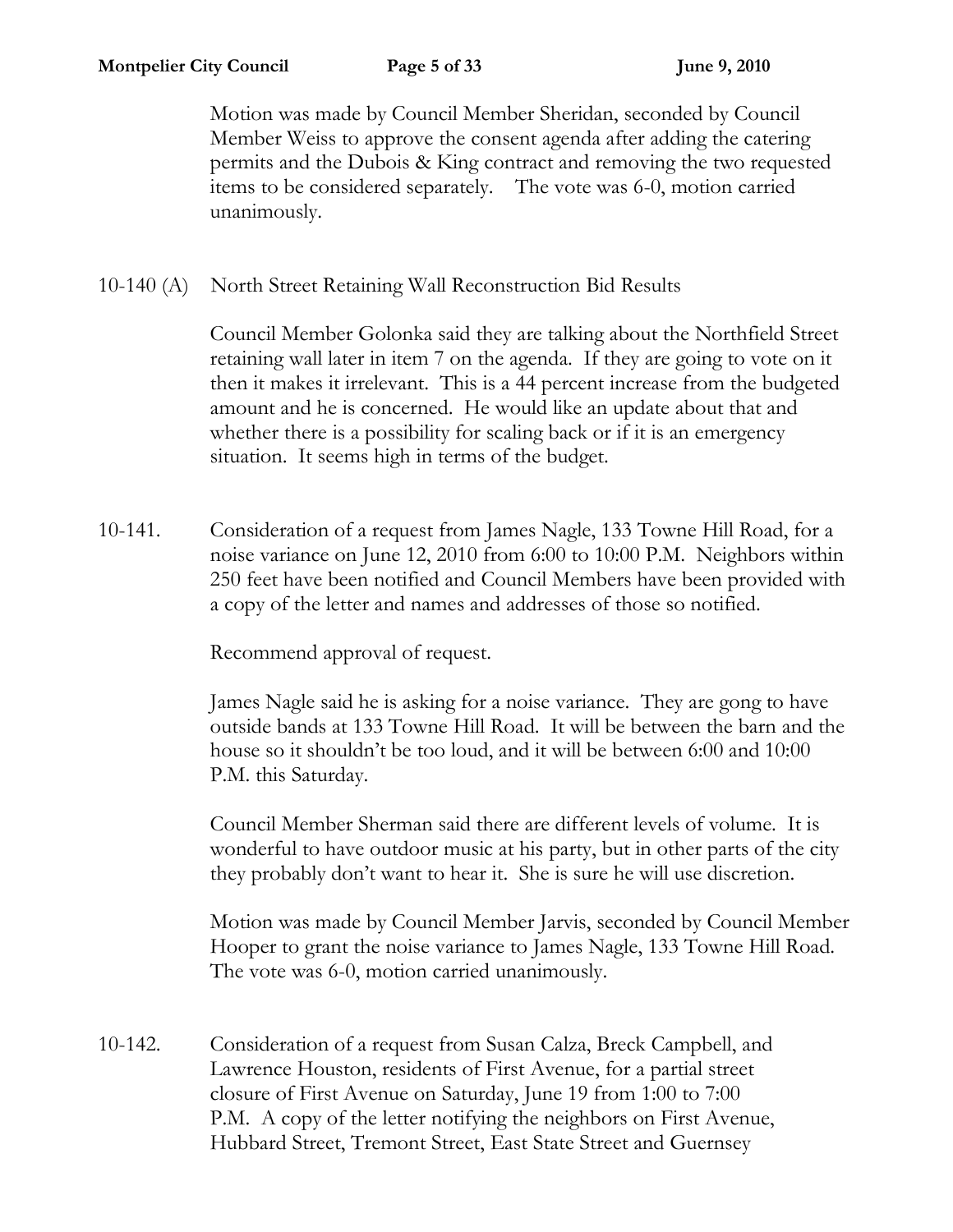Avenue has been provided to the Council. Council has also been provided with a copy of the Police Chief, Fire Chief, and the Public Works Directors indication of approval with certain requirements.

Recommend approval of request.

Lawrence Houston from 12 First Avenue said their daughter is graduating along with Susan and Breck's daughters. They are a tight community and thought this would be a great way to send their kids off to college. In talking with all of their neighbors when they were handing out the flyers everybody was receptive to it. The Council has made the process easy and Bev Hill has been great to help make this happen. Hopefully, it won't cause too much inconvenience to the city to allow this to happen.

Motion was made by Council Member Sherman, seconded by Council Member Sheridan to approve the partial street closure request for First Avenue on Saturday, June  $19<sup>th</sup>$  from 1:00 P.M. to 7:00 P.M.. The vote was 6-0, motion carried unanimously.

10-143. First Reading of Proposed Ordinances concerning Berlin Pond.

City Attorney Paul Giuliani has recommended two ordinance amendments relating to the use of Berlin Pond. The amendments were discussed at the May 26, 2010 meeting. The City Council voted unanimously to proceed with the public hearing process for adoption. Correspondence from Paul Giuliani and copies of the proposed amendments are enclosed.

Recommendation: Conduct the First Reading on both amendments; warn the second reading for June 23rd .

Mayor Hooper opened the public hearing at 7:25 P.M.

Steven Syz said he thought Paul Giuliani was going to be here because they had a long discussion today about some changes and inconsistencies between Chapter 13 and Article 6 documents. He indicated he would make another draft of both so there would be Version A and Version B.

On Chapter 13, Section 13-3(a), it says it will be unlawful for any person to trespass on the surface of Berlin Pond or any tributary or lands adjacent thereto owned by the City of Montpelier. There are activities that would logically be appropriate within these areas, such as things that may be beneficial to the city in the long term. The Conservation Commission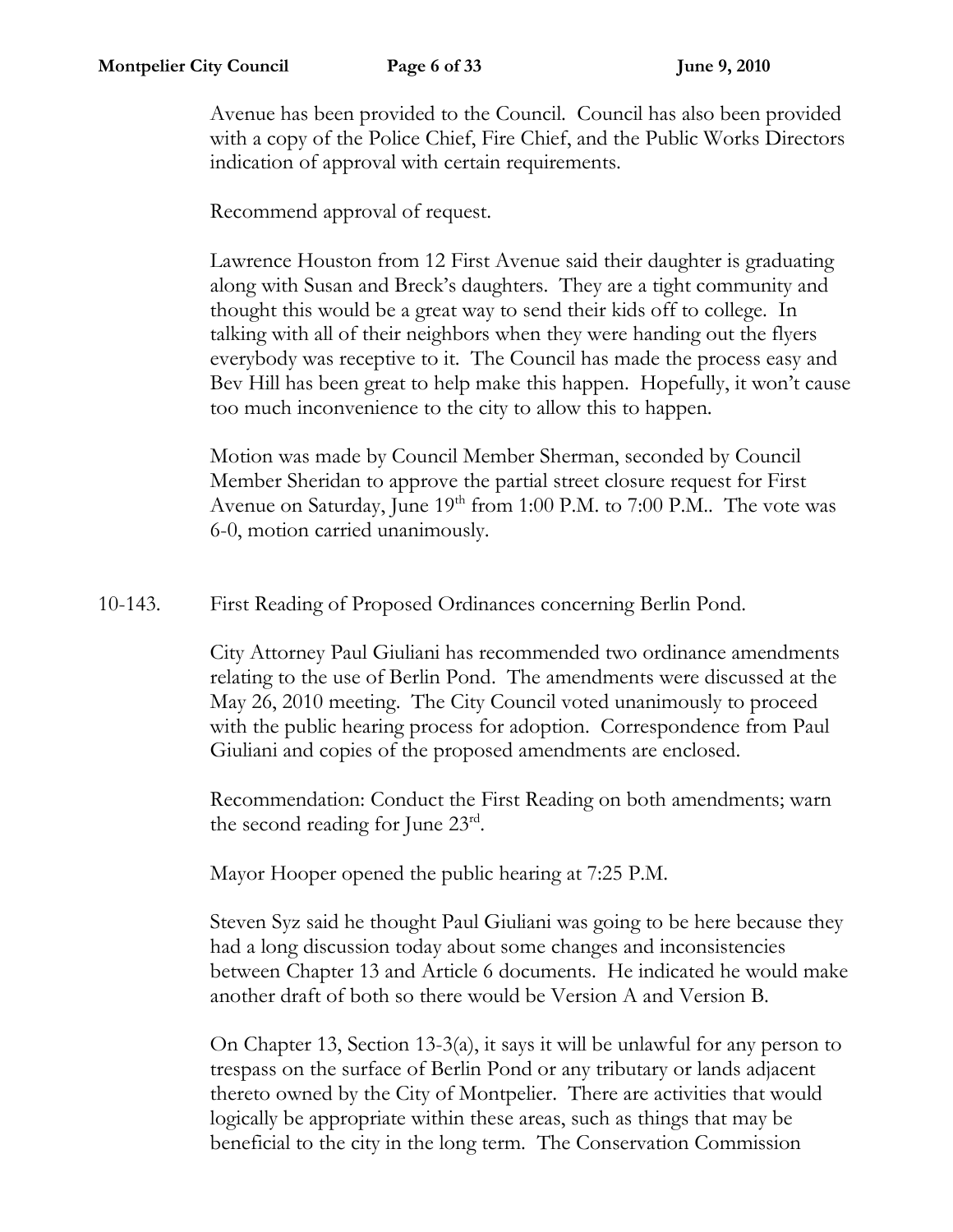worked on looking for a site for a well field which would be either supplemental or replace the pond in the case of an emergency. With Steve Gray they looked at the possibility of digging five streams that the Interstate crosses. There is always the possibility that a truck carrying chemicals or fuels would go off the road and rupture and spill into one of those streams. They had talked about digging out excavations on city land at the bottom of those streams so the first flush could be diverted into those areas.

City Manager Fraser asked if his concern that says it is unlawful for any person to occupy or enter. Mr. Syz replied yes. City Manager Fraser said the intent was that the trespasser was there without permission. The sort of work he is describing has always been by permission from the Conservation Commission and permission given to the consultants.

Mr. Syz said there are many more examples.

Council Member Jarvis said she would assume it would be unauthorized or without permission.

Mayor Hooper said back in Section 7-605 says human activity within zones 1 and 2 are prohibited unless and except for certain uses, which she assumes it talking about testing and protection.

City Manager Fraser said they have issued permission to people to go in and do certain bird counts and classes to go in as long as they had permission.

Mr. Syz said research and water quality testing would be another area. On Irish Hill there are mountain bike trails, paths, hunting, four wheelers, and those are existing uses next to a brook which is a major tributary. Somewhere it might be more explicit in the text of these documents and they might comport more with each other and reference research and other appropriate uses that are beneficial or neutral with respect to water quality.

The other thing that makes him a little nervous is the second whereas where it talks about Berlin Pond provides the exclusive public water supply for the City of Montpelier and the precincts within the Town of Berlin. For a long time a portion of Montpelier was fed by Montpelier Springs and a portion on Towne Hill is fed by a series of wells.

City Manager Fraser said that is no longer the case. The only public water supply is from Berlin Pond.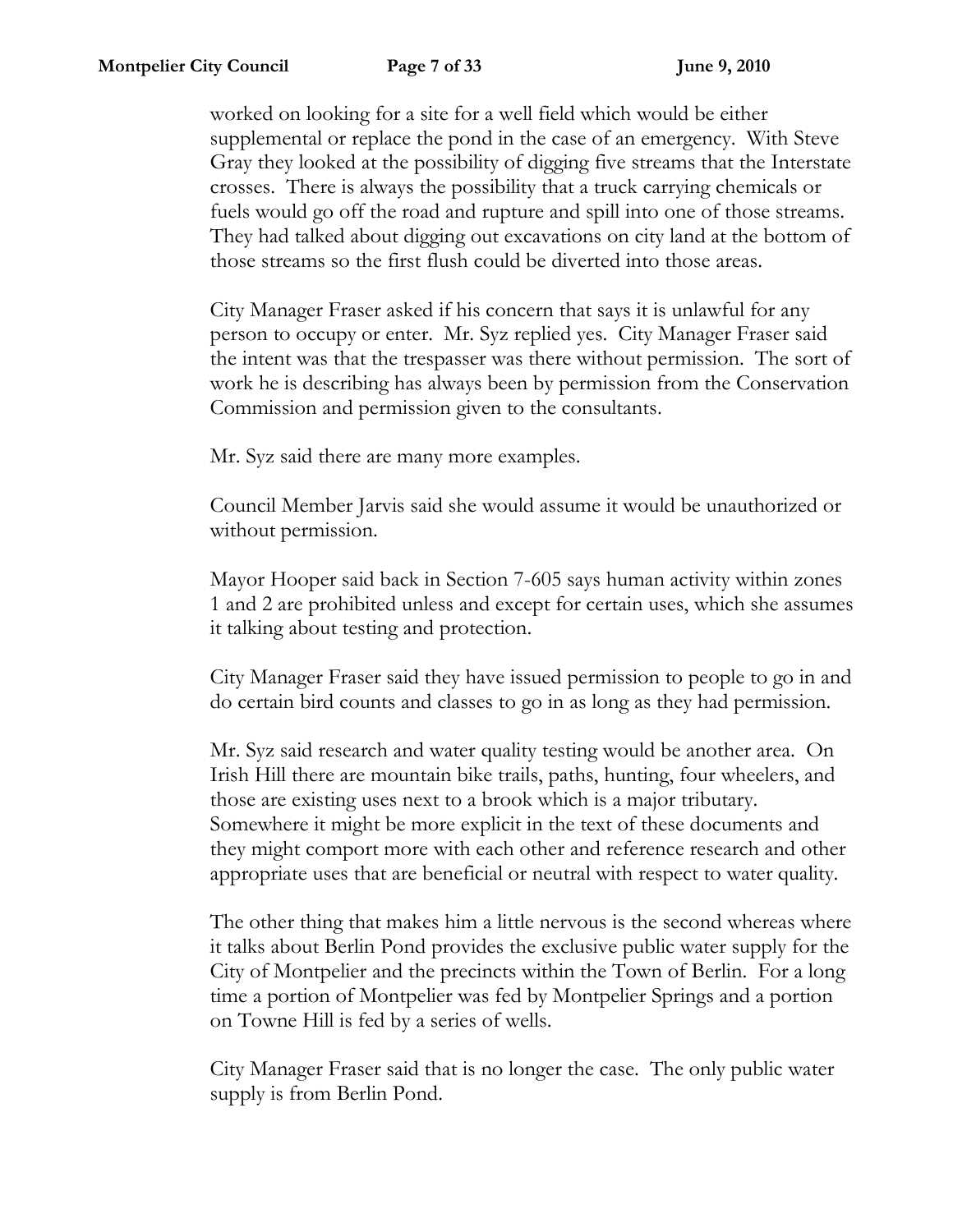Mr. Syz asked if there was a risk of putting this in of losing some sort of right. Since that water from Montpelier Springs was used for such a long time, and still flowing and water that is hundreds of years old, and flows through North Branch River Park, it seems like there is some vested right of the city to those waters. If you say this is exclusive as opposed to saying the dominant public water supply that was and may be very important. Let's say a truck with 50,000 gallons of gasoline goes off the Interstate into one of the streams…

City Manager Fraser said he understands his concerns.

Mr. Syz said somewhere in here it talks about existing structures, etc. It talks about existing uses in zone 2. It says human activity I zones 1 and 2 of Berlin Pond has protection in the area are prohibited unless directly or acquired for water quality testing protection enforcement or improvement purposes. Arguably, these trucks that keep coming into the watershed with gasoline and chemicals pose a risk to the water supply. He doesn't believe gasoline could be treated by the treatment facility. It was primarily constructed to deal with giardia that was the problem at one time. Clarity in terms of what is and what is not allowed is important.

He is very much in support of the concept here. He can't imagine why the Agency of Transportation put the Interstate right through the Berlin Pond watershed crossing five brooks that supplies a watershed that the city fathers of this city started purchasing land in 1830 and gradually acquired land all around the pond. Since then other organizations, the Vermont Land Trust, the Vermont River Conservancy, the Conservation Commission and the Town of Berlin acquired more and more land along Irish Hill to protect the pond. Now we have the Interstate going through the watershed posing a huge risk, and that underscores the need to think about alternate sources such as Montpelier Springs and possibly an alternate well field. He is just introducing ideas he thinks are consistent with this that don't belong in an ordinance but need to be thought about by the city.

Mayor Hooper said generally the trespass is okay as long as it is so narrow that it excludes legitimate uses of and if they can give permission to people to go in and do the appropriate work he is okay with that. Secondly, he is asking the city to keep their options open in terms of protecting both this pond and considering other sources of water for production. They will look for some proposed changes from Paul Giuliani.

She said she is curious because he is somewhat of an expert in groundwater related issues. Is he familiar with the Source Protection Plan?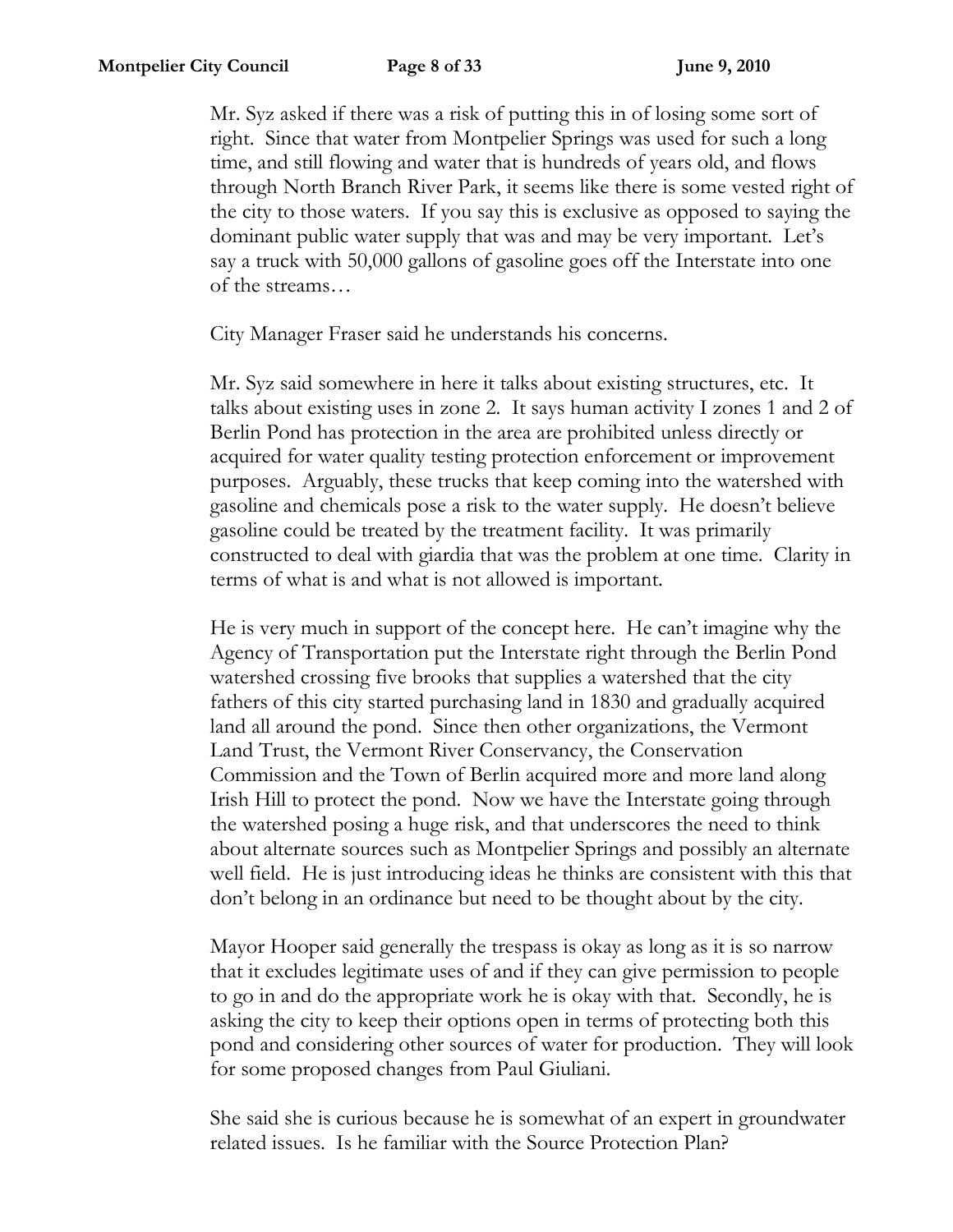Mr. Syz replied yes. What he is the most comfortable with are the maps. Then, there is a whole mass of text he didn't read.

Mayor Hooper said they are essentially incorporating the Source Protection Plan into the ordinance.

Mr. Syz said he had no comment on that.

Mayor Hooper said this was written in 2001. Do things change rapidly enough that they need to look at this again to make sure it is sufficient or effective?

Mr. Syz said his view at the time was that it was deficient with the really important things for providing the city with a water supply. The immediate area is important next to the pond and the streams; there is no question. He thinks much more land acquisition should take place for the benefit of the pond and the recharged waters, the groundwater which eventually comes into the ponds through the springs, wetlands, etc. Something needs to be done with respect to the water flowing from the streams underneath the Interstate.

Brian Pfeiffer, a resident of Plainfield but who works in Montpelier, so he drinks the water said he has spent a lot of time around Berlin Pond over the years guiding people on bird watching trips. He generally supports the ordinance but has some concerns and echoes some of what Steven said. He is a consulting field biologist. He works for municipalities, private landowners, timber companies and State of Vermont Fish and Wildlife Department doing field surveys of birds, butterflies and dragon flies mostly. He has actually done a bit of research around Berlin Pond over the years. He had permission to visit areas of the pond that are posted over the course of 25 years frequenting the shoreline.

In the city's desire to be unequivocal about protecting this incredible resource that they have created a bit of ambiguity here. Some of it has come up with what they were just discussing with Steven, and that is prohibiting researchers from even setting foot in one of the tributaries to the pond to conduct surveys for aquatic insects which tend to be good indicators for water quality. It's great to have language in here that would delineate some sort of clear procedure for getting permission. It would be good to have this so that in the future years from now they would know there was a procedure for us so we do it right when we go.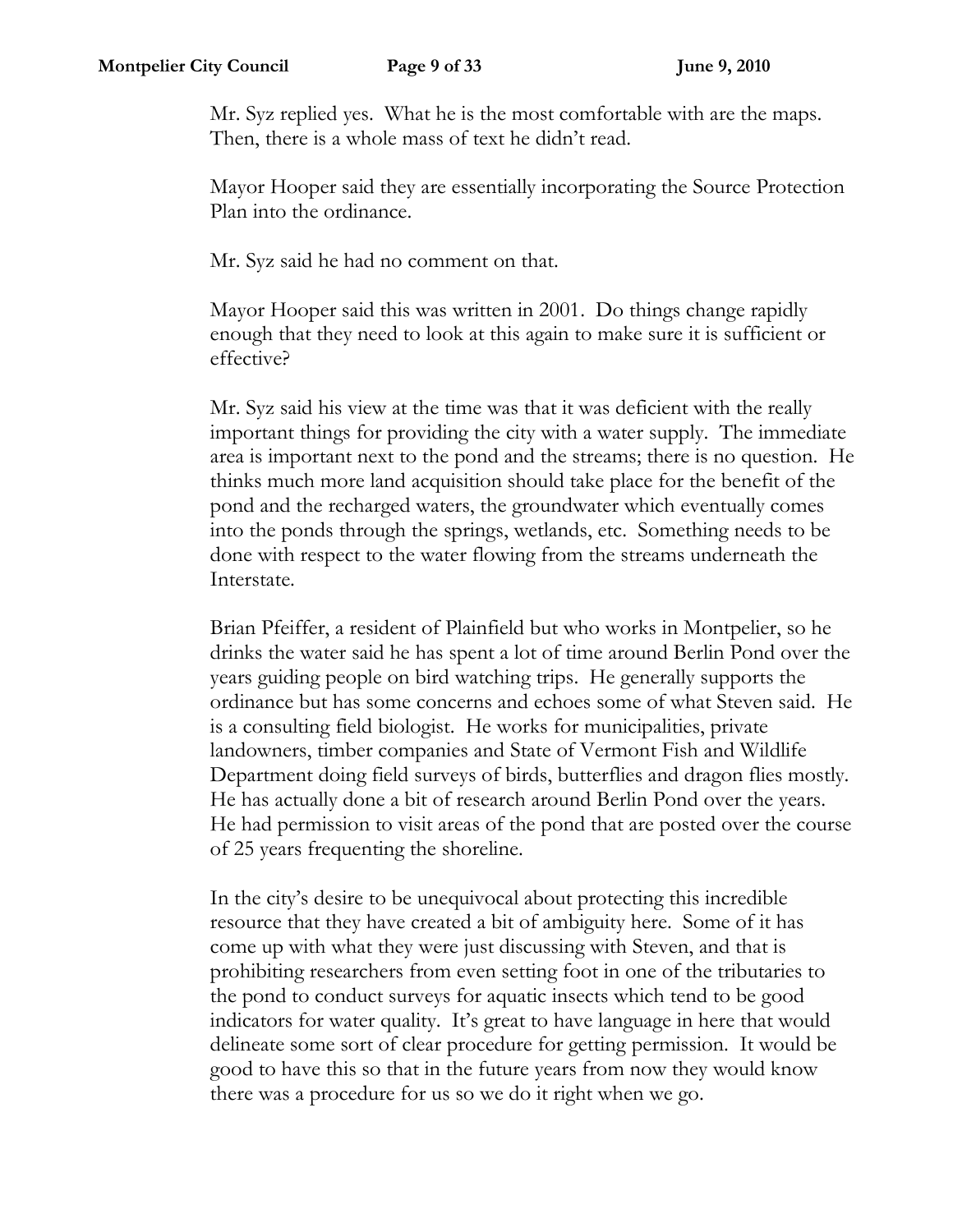What probably is most troubling to him is Section 7-600 that incorporates the provisions of the Source Protection Plan, and he may be one of the few people who have actually read that plan. He was a volunteer member of a group that developed the Conservation Plan for Berlin Pond back in 2005 and they relied on that document. That is a bit troubling to him because in one paragraph to adopt the findings and analyses of that plan as they pertain to possible sources of pollution he would be uncomfortable declaring that as part of our statute or ordinance now. His guess is that there are a lot of people who live in Montpelier or Berlin who would probably agree with much of what is in the Source Protection Plan? To adopt it without really telling folks about it or reevaluating feels troublesome to him.

He thinks he would put brackets around Section 7-607. There are some uses delineated here but others that would seem appropriate that are not. If they had some means for defining getting permission it would help.

He makes his living showing people nature. He is actually not here because of that. He doesn't guide bird watching trips to the pond that much any more. His chief concern that there may indeed be other uses. There may be reasons to set foot in those waters that are not made clear here. Much of them have to do with research and goals of improving the quality of the watershed.

The Fish and Wildlife Department put up an osprey nesting platform. It was an issue before the Berlin Select Board, and he isn't sure that Montpelier had much of a say in it.

City Manager Fraser replied they did.

Mr. Pfeiffer said he as a bird watcher made a stink about it, and it came down mostly because he was making a lot of noise.

Council Member Jarvis said they probably should just have Paul Giuliani's legal opinion about making the Source Protection Plan a part of the Whereas clauses.

Mayor Hooper closed the Public Hearing at 7:50 P.M. She asked the Council Members if they were ready to set second reading.

Council Member Jarvis said she thinks it is appropriate to change Section 13-3(a) to specify that we are trying to exclude unauthorized persons or persons without permission conducting beneficial activities as determined by the city.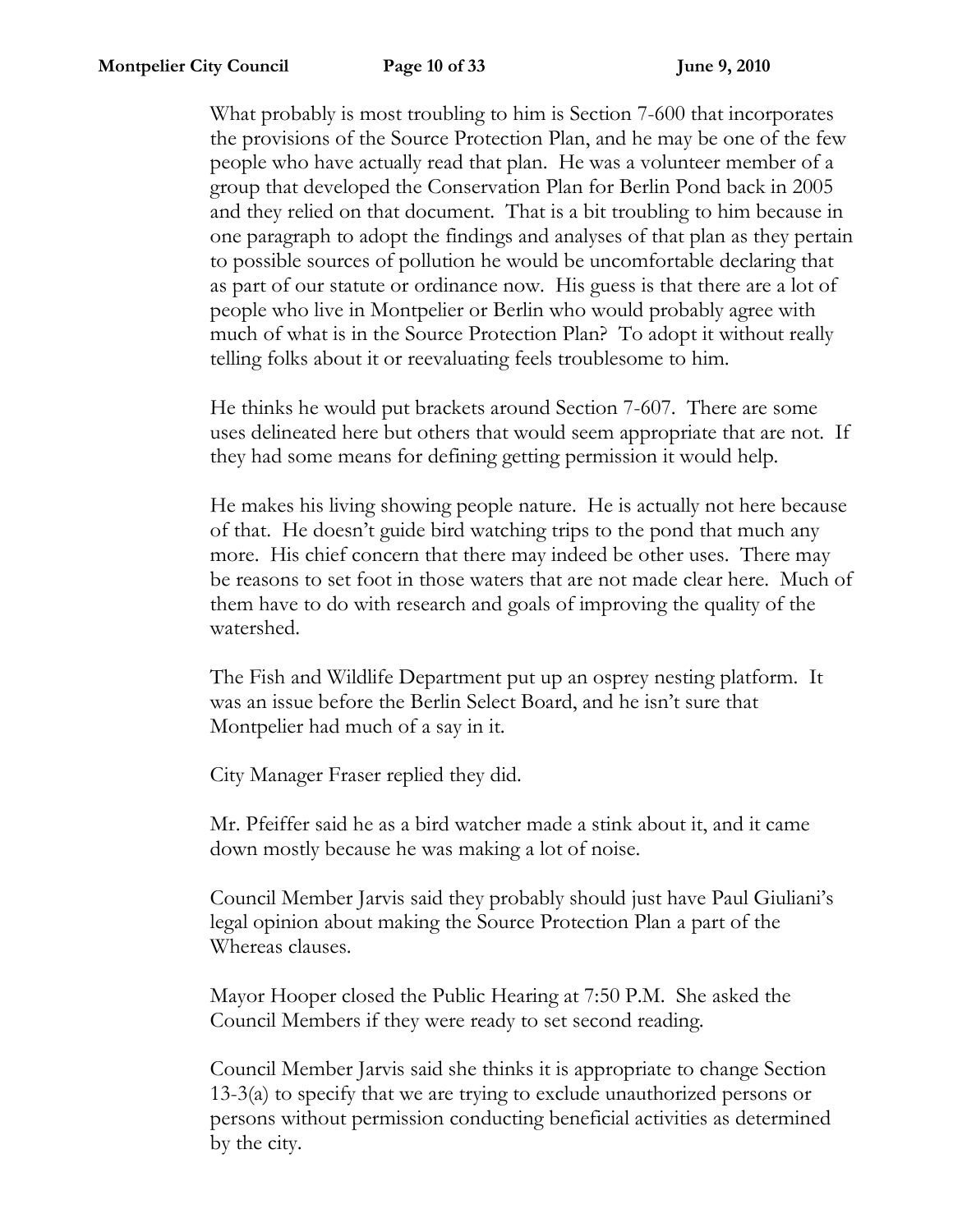Motion was made by Council Member Jarvis, seconded by Council Member Sheridan to approve first reading and set second reading for the June 23<sup>rd</sup> Council Meeting.

Mayor Hooper said one of the issues she has is the Source Protection Plan. We are quite explicitly saying you cannot do certain things she isn't comfortable with. She is concerned about adopting an ordinance that we are prohibiting these activities without knowing where and what those activities are. She would suggest the notion of whether we incorporate this into the ordinance and how we do it is of concern. We also talked about making sure the Town of Berlin knew we were doing this. She would like to know affirmatively that the city is looking at doing this because we are talking about prohibiting people in Berlin from doing certain things.

City Manager Fraser said he e-mailed a copy of the ordinance to the Town Administrator.

Mayor Hooper said these are serious concerns they need to sort out before we actually adopt the ordinance.

Mayor Hooper called for a vote on the motion. The vote was 6-0, motion carried unanimously.

10-140 (B) Request for Outside Consumption Permits for the following:

McGillicuddy's Irish Pub on July 3, 2010 on Langdon Street from 5:00 P.M. to 1:30 A.M.

Mayor Hooper said on the application form from McGillicuddy's it indicates one closing time and on agenda item for the street closure requests it indicates another time. Langdon Street Café is closing at midnight and on the application from McGillicuddy's they were asking to be allowed to continue serving outside until 1:30 A.M. .

Council Member Hooper said Julio's was until 1:00 A.M. How can they serve outside after street closure? Langdon Street is only closed until 1:00 A.M.

Mayor Hooper said if you read the front it says the consumption time is until 1:30 A.M., and if you read the letter on the back they say until 12:30 A.M. If she understands this correctly, they want to keep the bar open until 1:30 A.M.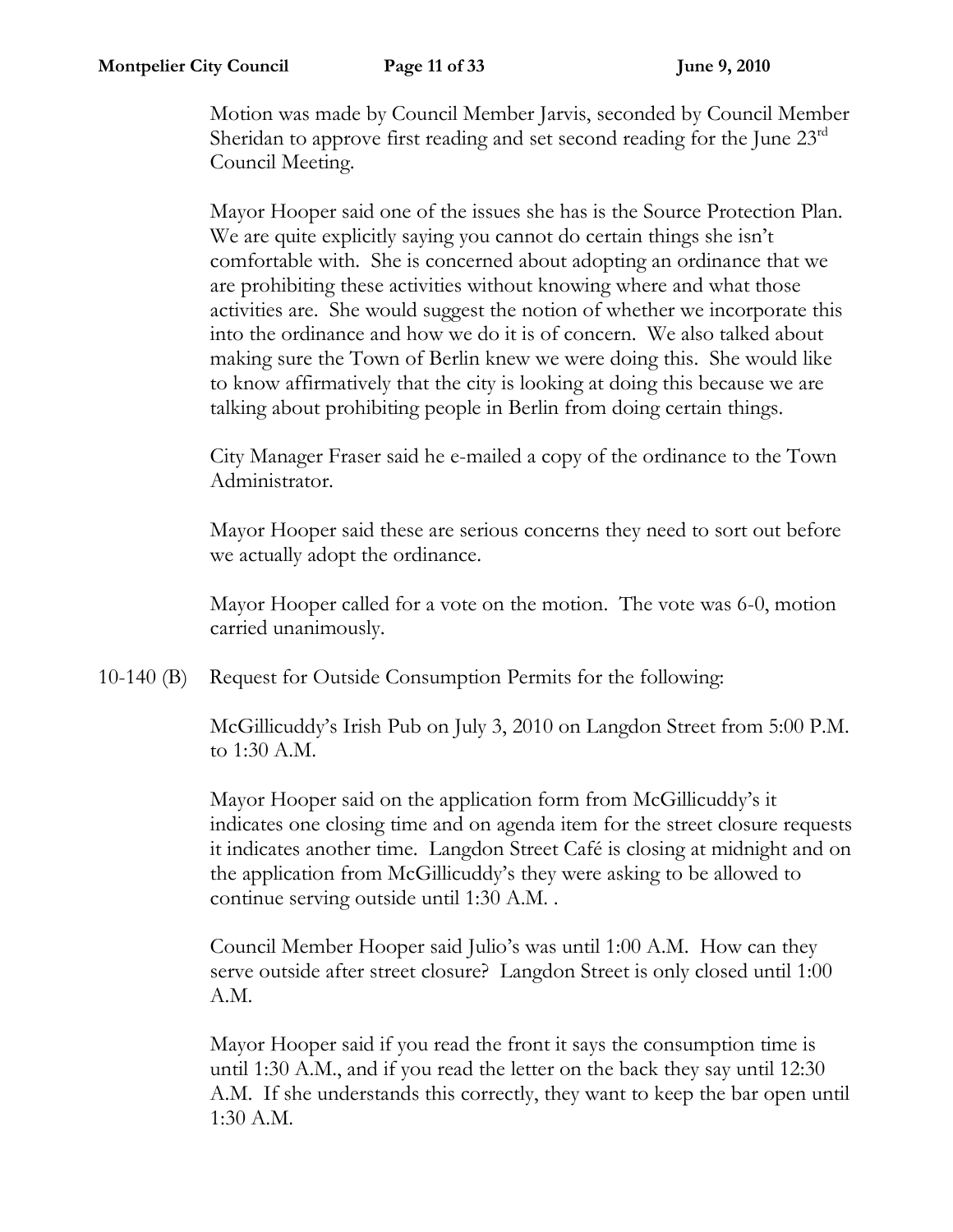Council Member Jarvis said he is asking for more time between when the music ends and when the consumption ends.

Motion was made by Council Member Jarvis to approve it from 5:00 P.M. to 1:00 A.M. for the outside consumption permit. Council Member Hooper seconded the motion. The vote was 6-0, motion carried unanimously.

Mayor Hooper said they should note there have been issues of rowdiness associated with some drinking in the city and she is a little concerned that this not be an issue that evening on that street.

## 10-140 (A) North Street Retaining Wall Reconstruction Bid Results

There were questions about costs and the urgency.

Council Member Golonka said he is concerned about the costs overall. Is there a possibility of scaling back? What is the urgency?

Todd Law, Director of Public Works said they did scale back on the project, but as Tom McArdle outlined in his memo asbestos was found on the back side of the wall. They have to actually stabilize the water main. They have applied for additional grant monies from VTrans to increase our cost share. They will give us 80 to 90 percent towards the cost of this in a structuring grant. It was based off the old estimate. In the past other municipalities will turn it in or won't do certain projects though there are sufficient monies at times. They haven't applied for that, but this is essentially the project that can be built. There has been a lot of erosion in that area and it is a fairly significant wall. It holds up North Street. There is one house that is within a driveway away, 15 feet from the wall.

Council Member Golonka said his concern is our priority projects have always been these exit roads outside of town to benefit outside communities, whether it is East Montpelier or Middlesex. This one seems to be over budget.

Public Works Director Law said the other side of it is on our retaining walls the retaining wall on Nelson Street was substantially over budget, and a lot of that was because of the severity of that wall. They don't build them like they used to, which is a good thing.

Mayor Hooper said there are probably 15 houses on North Street in Montpelier above the retaining wall, and there are probably 50 or 60 in East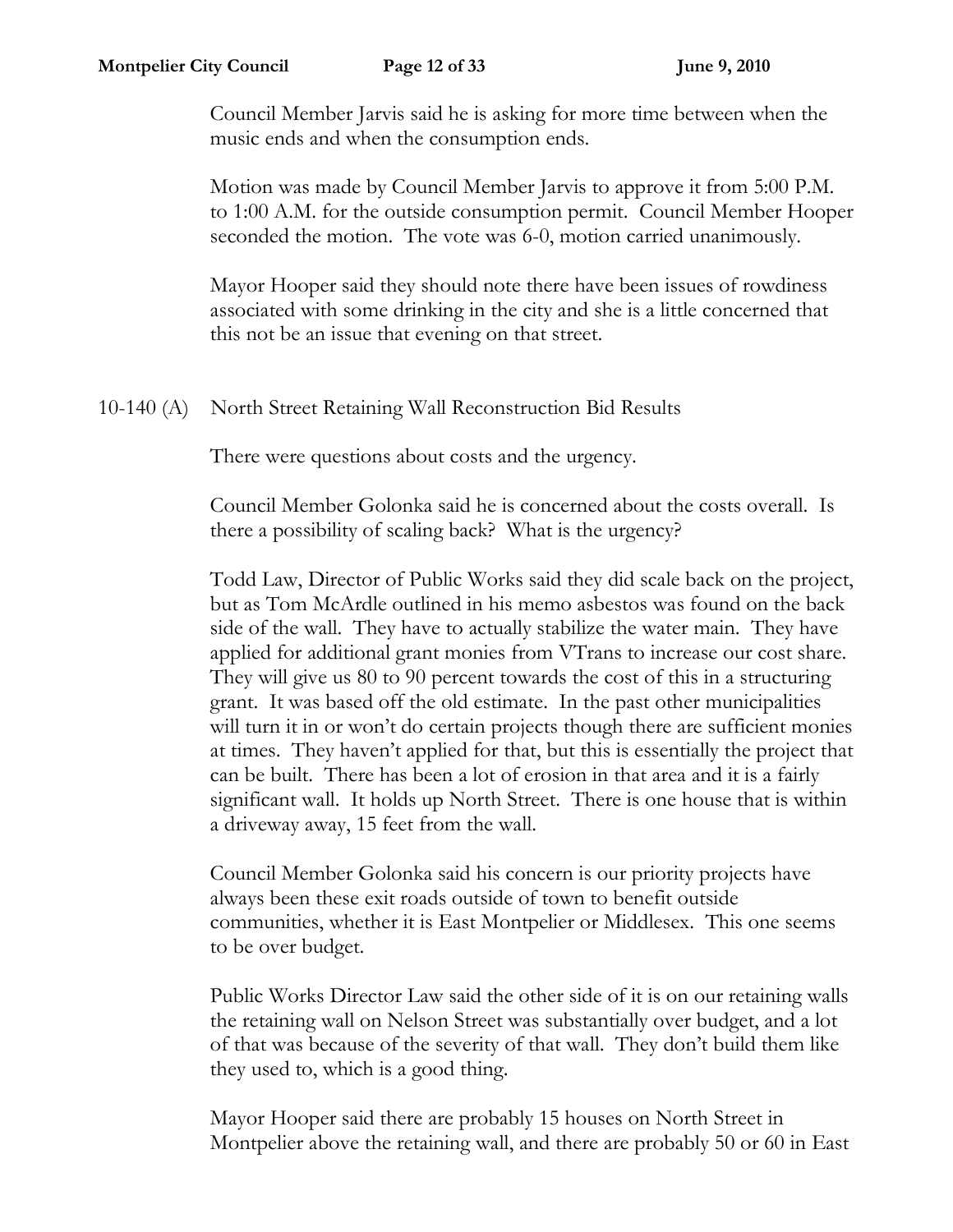Montpelier. We have rebuilt the upper part of North Street about 10 years ago and we spent \$300,000 serving those 15 houses as opposed to all of those 50 or 60 people who use it on a daily basis when they are coming in to Montpelier. She thinks that is an important and interesting question.

Public Works Director Law said the only revenue we receive is grant money from VTrans and the Legislature.

Council Member Hooper said given the proximity of the two low bids, is his preference to go with the lower of the two?

Public Works Director Law said they are both reputable companies. They have worked with both of them in the past.

Motion was made by Council Member Golonka, seconded by Council Member Hooper to award the contract to the low bidder Hebert Excavation, Inc in the amount of \$158,820.00 and authorize the city manager to sign the necessary documents. The vote was 6-0, motion carried unanimously.

Council Member Jarvis said the City Manager said in his memo that he would ask the Council to ratify the contract with DuBois & King for the Turntable Park .

Mayor Hooper asked if the Council would like to ratify the approval of the contract.

Motion was made by Council Member Sheridan, seconded by Council Member Sherman add consideration of ratification of the approval of the contract for Turntable Park. The vote was 6-0, motion carried unanimously.

10-143 (A) Ratification of approving a contract for the Turntable Park.

Council Member Jarvis said this has the potential to be a great project and a really nice way to clean up that area and celebrate a historic element of Montpelier. She is concerned because of the uncertainty of Stone Cutters Way with the increase of rail traffic and the possibility of a siting there. The idea of expending a pretty significant amount of money and staff time to do this work concerns her. Six months down the road it could be a really loud, noisy and smelly place to hang out. We already have concerns about the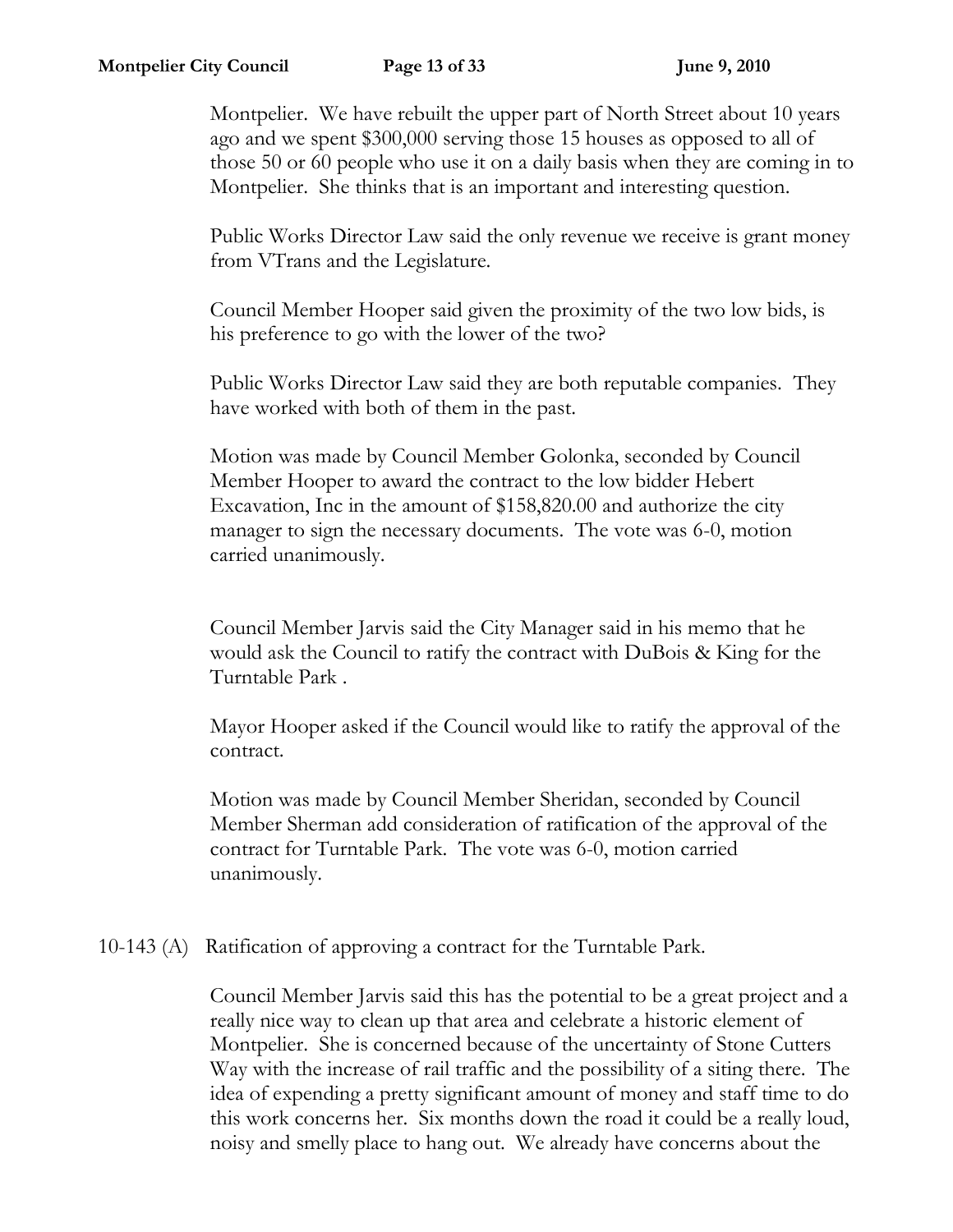money we have already invested in the area so the notion of investing more when there still is that uncertainty is something that concerns her.

Council Member Golonka said he thought the authorization was just to add it to the Consent Agenda and not to approve. He is concerned about getting notices in their Friday packets, which maybe he doesn't read until Tuesday afternoon and suddenly he has to give a response. He brings it up as an issue. He agrees with Sarah that there are a lot of unknowns in the area. He is concerned if they add more money and suddenly have to rip it up that maybe they should use this as an opportunity to change the lease with the state or use this as an opportunity to get a 30 year lease instead of a 3 year lease. It seems a little rushed to him.

Council Member Jarvis said if they decide they want to go forward the very least they need to do is send another letter to the Senate Transportation Committee and the Agency of Transportation and our Congressional representatives to say we are doing this. They have given us the indications they are not looking at Stone Cutters Way for a siting and they are going forward and expending serious state and municipal funds and for them to tell us now if we shouldn't do it.

Mayor Hooper said that is an excellent idea.

Council Member Sheridan asked what they do if they don't say anything.

City Manager Fraser said it shows we are considering this as long term. A lot of the work is already done.

Public Works Director Law said they started the survey work this week.

City Manager Fraser said they could stop the work. There have been downtown grant funds for a number of years. This project was actually in the original plan for Stone Cutters Way from the beginning and it got scaled down as cost realities became clearer and it became a much more modest and affordable package. They have the funds and the Council has approved them all. It really isn't the safest place in town and does need to be cleaned up. We have the grant funds and will lose the funds this year. They have until December to use the funding. If the city were to opt not to do it because of our own reasons that is fine but we should understand that we will be forfeiting any funds we have.

Council Member Sheridan asked if he could remind them what that figure is.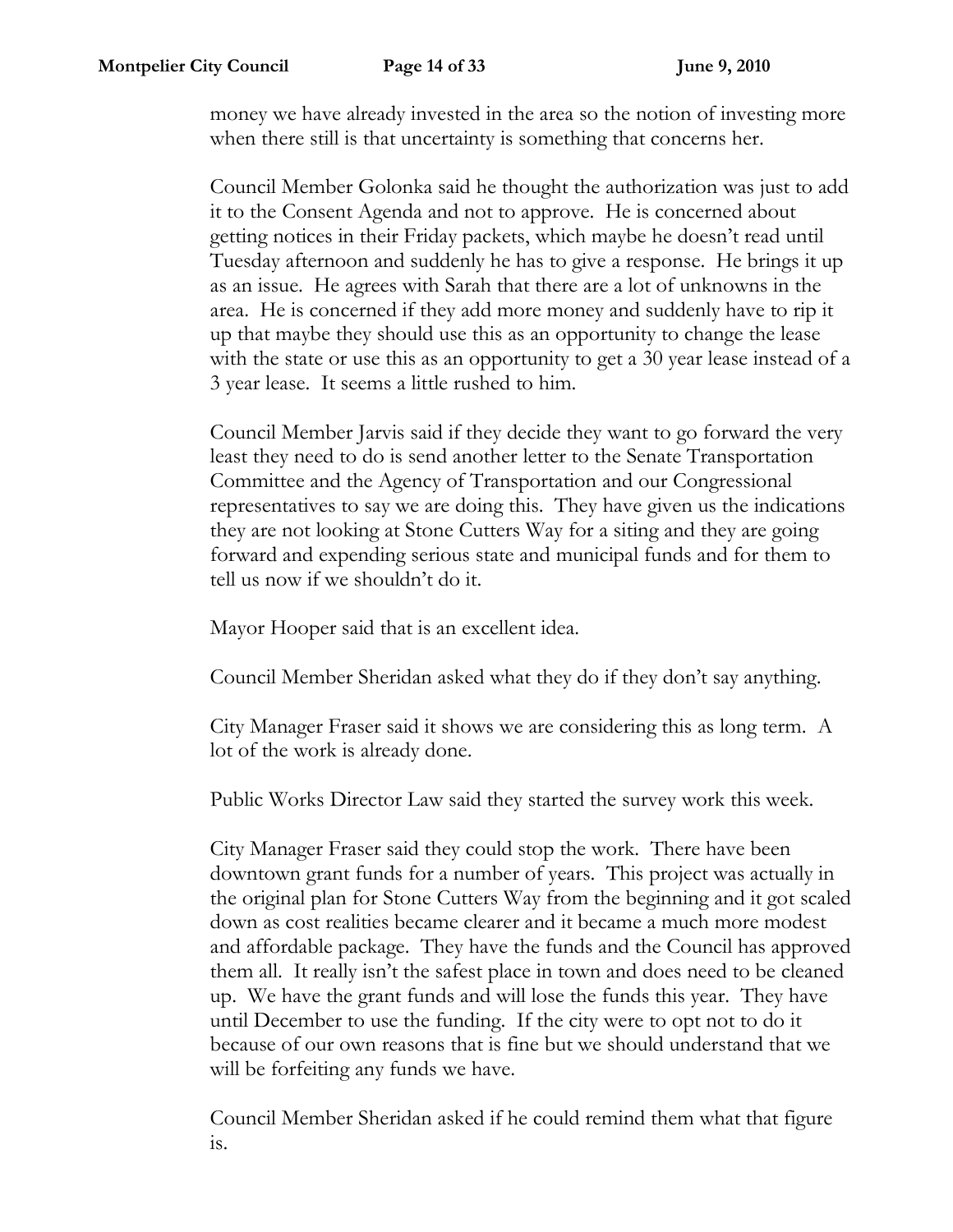City Manager Fraser replied it is over \$200,000 and at least half of it is from outside funds. If we write or call the state and ask if they could guarantee there won't be a rail site he doesn't believe they can do that. He believes the state will say they offered to get the city this land so they could build this project. They would give us the land. He believes they will say any rail siting or anything they are considering doing won't encroach into the Turntable Park. Then, it becomes the issue that if that were to occur does that make the park less likely to be used because people won't want to hang out there. There are other parts of Stone Cutters Way they are talking about.

He said with Attorney Giuliani's assistance they sent a letter to the Senators, the state and others staking our claim as to why we believe we have solid leasehold on Stone Cutters Way, but they haven't heard back in any official way from them yet and not sure they will. The Secretary of Transportation did send him a personal e-mail saying he didn't agree with this but it's a non-issue because they don't have any plans to do anything with Stone Cutters Way. He believes from the message they received from the Senate Transportation Committee and whether they will prevail 100 percent in their argument but they do have a case to survive a motion to dismiss which means the city has put them on notice. This means the whole premise of them wanting to put a rail site in rather quickly would mean they could spend two years in court.

He spoke to Fred Connor who has been trying to acquire the property adjacent to that and he told him today he is going ahead and planning to close with the state. His take of this is that it isn't going to happen. The bigger question they are going to face is that if there is going to be a siting they are going to look to the bike path. They own that and it's longer and there is no development along the way right now. There is no existing bike path there. He likes Sarah's idea of saying we are going to move ahead and understand there isn't going to be a siting and tell us if we are wrong because we are about to spend the state's money and ours.

Council Member Golonka asked if there were any issues with this grant specifically that would trigger a pay back of funds for the Stone Cutters Way project.

City Manager Fraser said it is downtown transportation money. It's a fair concern and it is the state themselves that have tripped us up in spite of having worked with them to develop this area.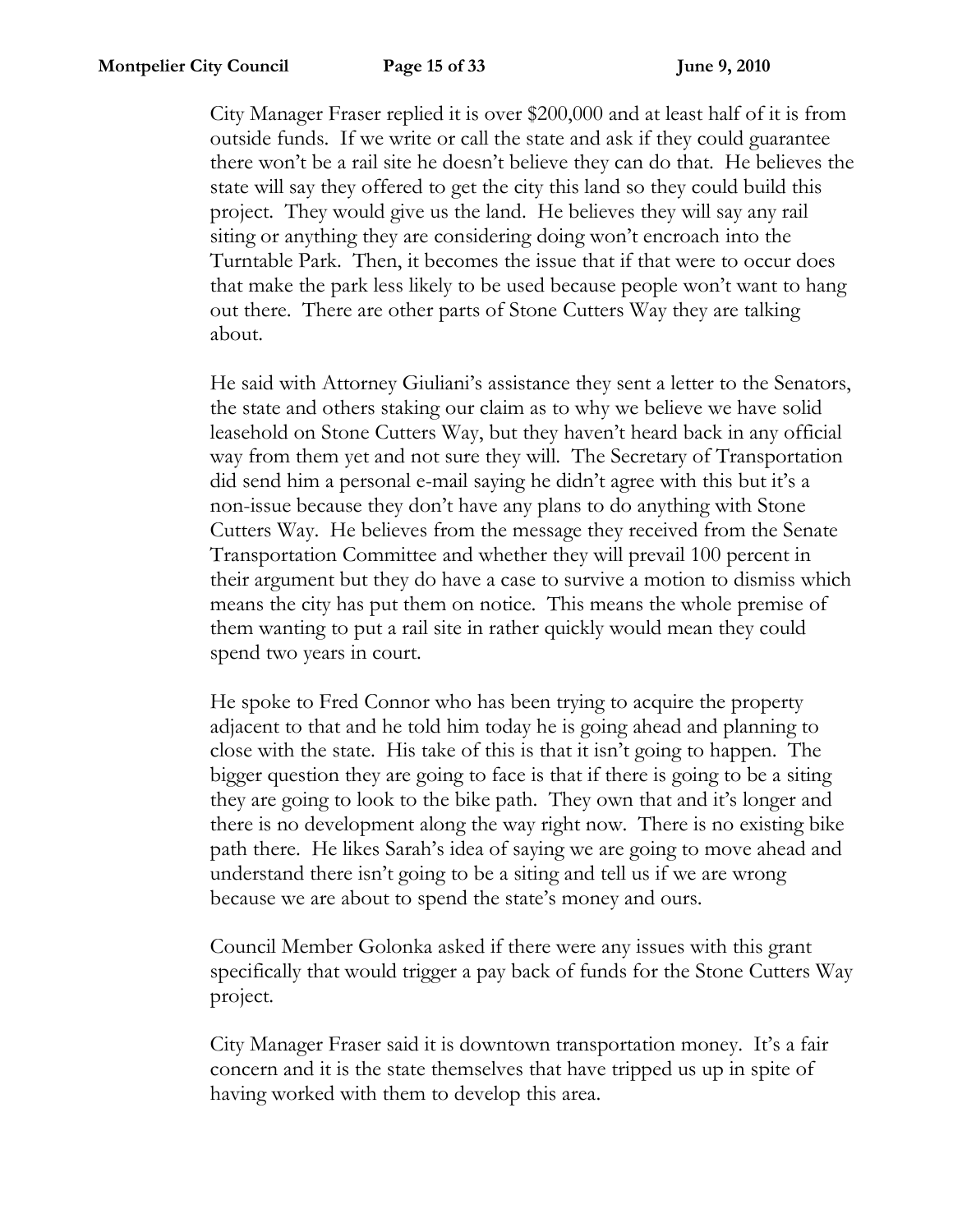Council Member Weiss asked if they could divide this agreement into two parts. Under the agreement it says the consultant will conduct engineering investigations to develop plans, specifications and estimates. We could eliminate at this point to provide engineering services during the construction phase because he doesn't know that there is any agreement yet on the construction phase. Why then are we considering an agreement which includes that provision?

City Manager Fraser said they are into June now and we are cutting ourselves short in trying to get it constructed this season. We are looking for a consultant to develop the project and shepherd it all the way through completion, and those are the services they sought when seeking a bid. They didn't want to break it up and then have to go through another process. Garth Genge, Tom McArdle and Todd Law have worked closely in developing this and understanding the timelines and they want to have this ready to go by the time snow comes.

Council Member Weiss asked if there were implications if the Council approves the agreement that automatically we will go ahead with construction.

City Manager Fraser replied no because they will still have to get construction bids and weigh those against the budget.

Council Member Weiss said if the bids come in too high they are still paying \$16,000 to somebody who is not going to be responsible for the construction.

City Manager Fraser said they will be hired to see that it can be built on time and not to exceed \$16,000.

Mayor Hooper said one thing she would like to add about this proposal is that one of the property owners that is on the city side of the park redeveloped their property with the expectation there was going to be a park there. They have said from day one that it is an eyesore. She would suggest with the so called Pyralisk property it was the same expectation. In addition to the citizenry, the grants and protecting the river we have an obligation to the property owners on either side of that property and it will continue to be of value to them. She would hope the city would go ahead with the project. This will also be one of the very few places along the river that there will be visual and public access to the river which was important to the citizens a long time ago. It is important to members of the community to have some access to the river, if it is only visual.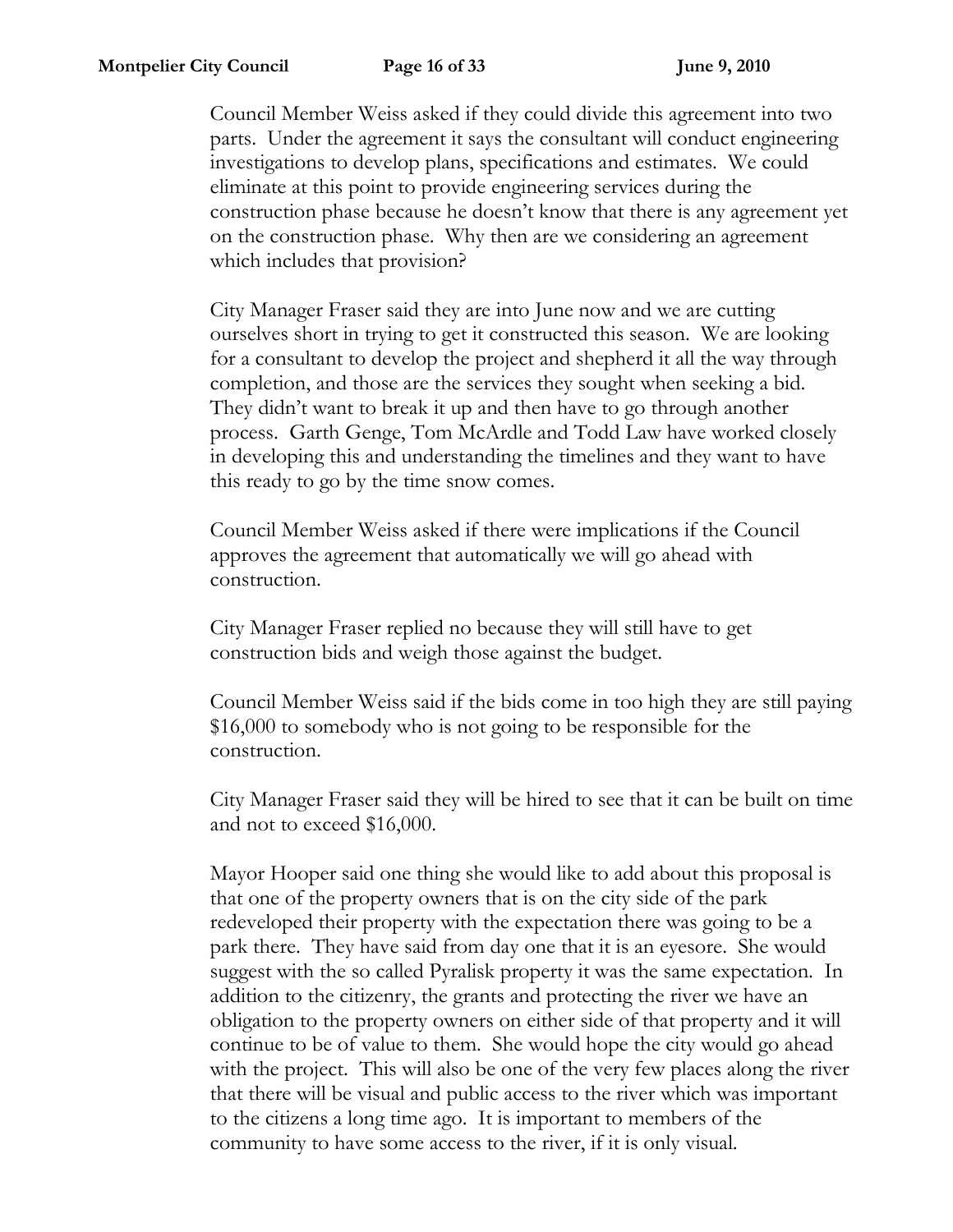Motion was made and seconded by Council Members Sherman and Hooper to approve the contract for the Turntable Park work with Marsh Engineering Services. The vote was 5-1, with Council Member Sheridan voting against the motion.

10-140. (C) Consideration of approval of a contract with DuBois & King for \$240,640 to perform "local share" consultant services connected with the Army Corps of Engineers Flood Mitigation Study. Funds have been allocated in the city's capital plan and costs are being shared equally with the State of Vermont. Copies of the proposed agreement were sent to the City Council on Monday.

> Recommendation: Authorize the City Manager to sign the contract (and any related documents) as presented.

Mayor Hooper said the other contract they want to discuss is the consideration of approval for DuBois & King to perform the local share of consulting services with the Army Corps of Engineers Flood Mitigation Study, and the local share is \$240,640.

City Manager Fraser said some of the city's share will be performed by the Army Corps of Engineers. When they looked at the total project and divided up the tasks the city can pay its share either in cash to the Army Corps of Engineers or through in-kind services. These are services the Corps would not have to do themselves and the city could do them. We obviously don't have the personnel to do that. The Corps gives you credit for in-kind services at the rate they would charge. The value of this work that is \$240,000 they will give us credit for at least \$338,000 or perhaps even more. It is a pretty substantial savings that the city is getting that we would have to write a check for to the Corps. The city and the state are saving the difference between what the Corps' value of this work is and what we are actually paying out by doing it local.

Mayor Hooper inquired what the total study costs were going to be.

Council Member Hooper said it is \$1.3 million.

City Manager Fraser said it went up a little because we have \$350,000 to \$400,000 they set aside in the capital plan over the last two or three years for this. We are in for half of this, which is about \$650,000 which is split with the state. Actually, it is \$700,000 and the city is in for \$350,000. The \$400,000 is what they could have done for that amount of work for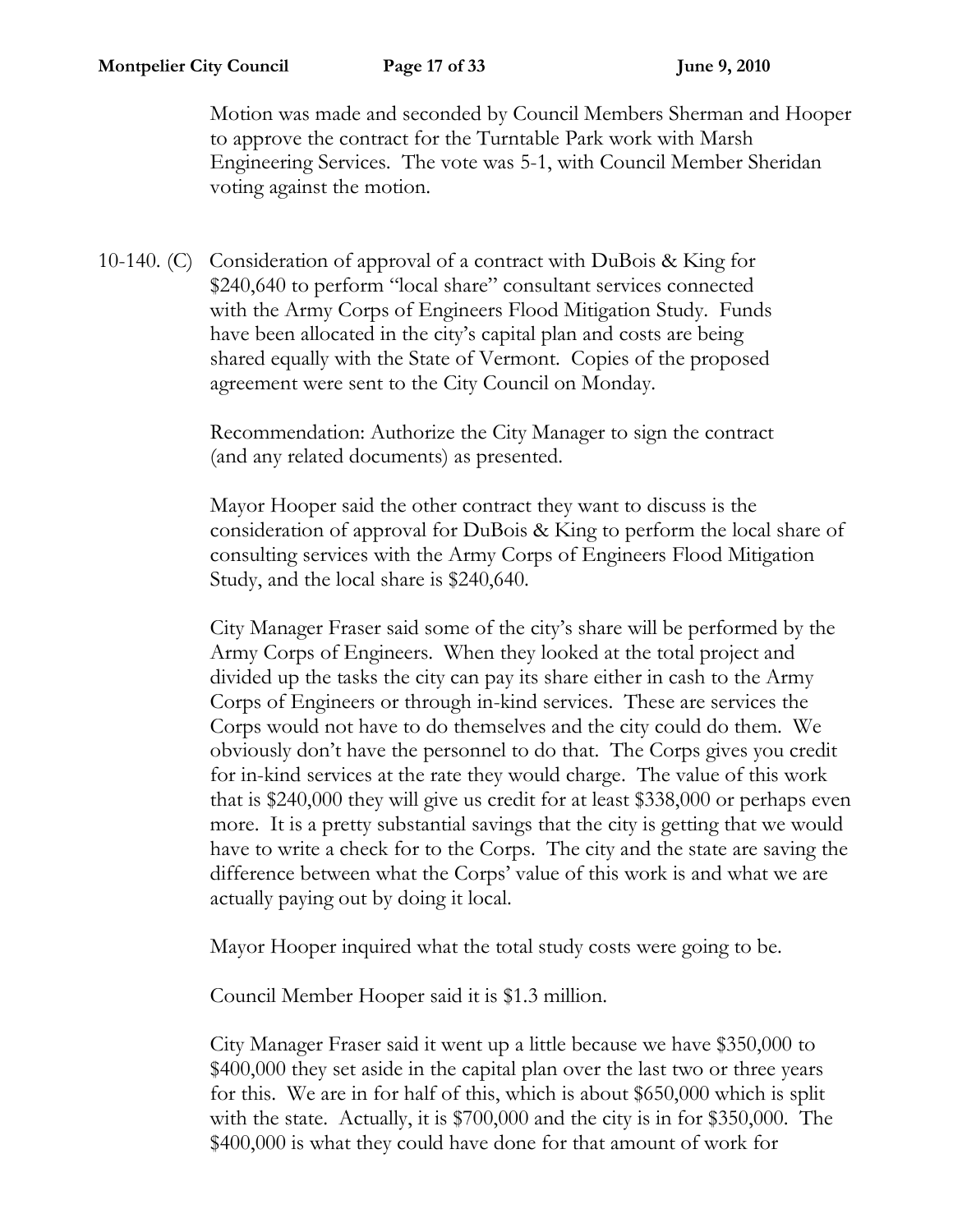\$240,000 and still get credit for matching \$400,000, so they would split the savings with the state. They decided to divide the contract with DuBois & King and anything that is not being done by them would be done by the Army Corps of Engineers.

Public Works Director Law said some of it is a benefit cost analysis. You have to do an analysis to make sure what you are doing will benefit the community as a whole, and some of that is culture. That is a Corps requirement.

Motion was made by Council Member Jarvis, seconded by Council Member Sheridan to approve the contract with DuBois & King for \$240,640, and authorize the city manager to sign the necessary documents. The vote was 6-0, motion carried unanimously.

Attorney Paul Giuliani had arrived so the council return to agenda item 10- 143, First Reading of Proposed Ordinances concerning Berlin Pond to gather more information.

10-143. First Reading of Proposed Ordinances Concerning Berlin Pond.

City Attorney Giuliani said Steve Syz and he had a very good discussion and Steve had some very thoughtful observations. He would leave with the Council some red lined amendments of what they have. They attempt to clarify and are an attempt to make the ordinance a little tighter.

City Manager Fraser said there was a substantive question that came up which had to do with the wisdom of incorporating the whole Source Protection Plan in the ordinance as opposed to a reference to it and it has made these findings. Another person who testified in favor of the ordinance suggested it should be included. What does that mean to make that an ordinance as opposed to saying the ordinance is based on the Plan's findings?

Attorney Giuliani said in order to enact the ordinance, and more particularly to enact a health order, findings have to be made. There has to be some objective things in the record and rather than just reciting an Executive Summary from the Plan there is no problem with incorporating it. Those are the findings and conclusion. The Council just didn't pluck this out of the air and there was some objective verifiable data that can be looked at. The conclusions in the Source Protection Plan has some predicate for what they are doing here, so by incorporating it as a reference is fine.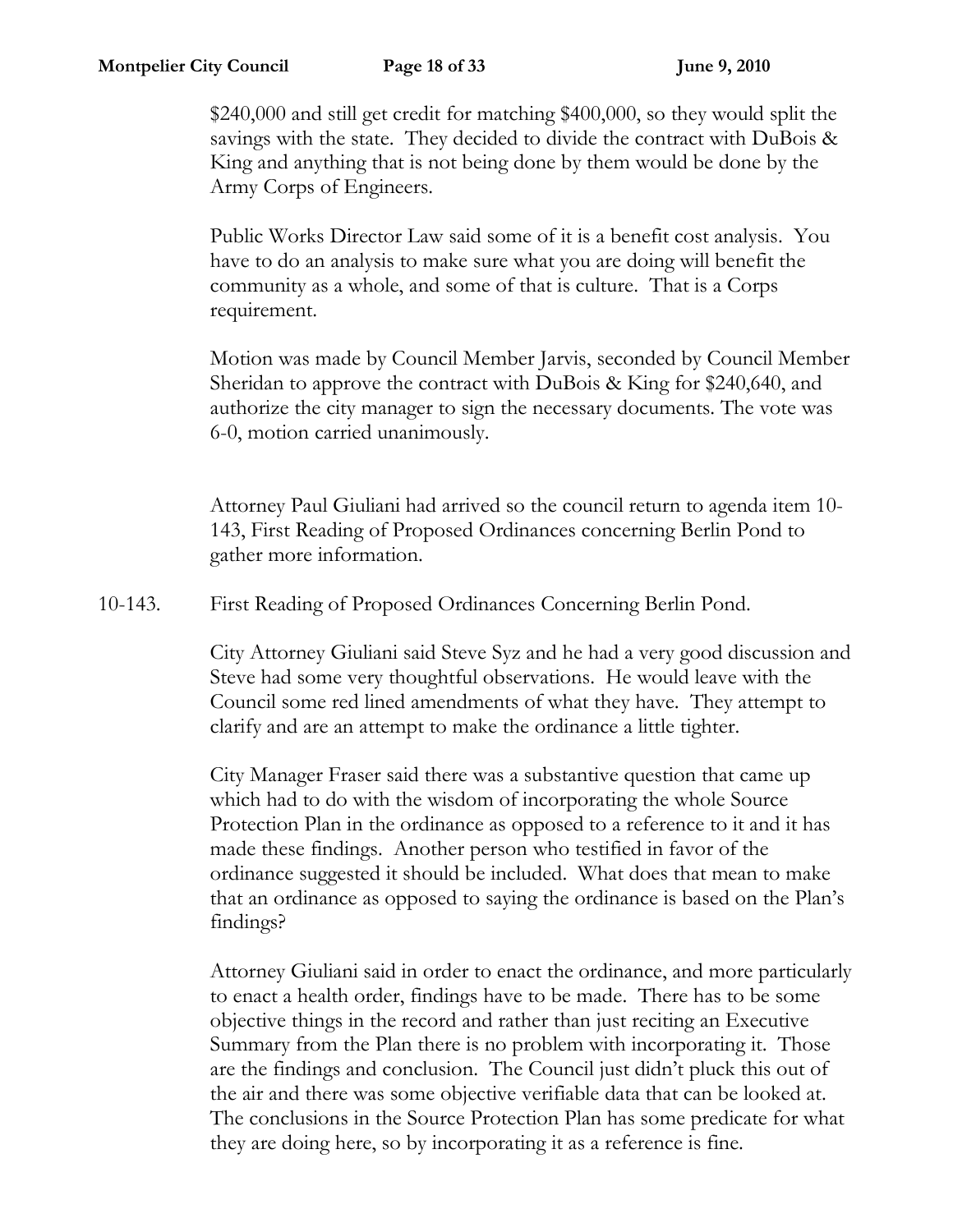Council Member Jarvis asked if it had to be a health order. Couldn't they just do this by ordinance rather than by health order?

Attorney Giuliani said let's assume a situation develops and some condition occurs on the pond when you have a health order on the books as a finding by the Council that the condition that now exists is now an imminent peril to health and safety the city can act as a Board of Health immediately and not going through the whole enforcement process of an ordinance. The health order can be acted on in very short notice. The people who the health order is directed at have a right of appeal to the City Council. There is plenty of due process. It's just a much quicker way to get the relief. If something happens they aren't going to have the luxury of time to act. It will be pretty catastrophic he would think. They don't want to have some sort of an ad hoc reaction and you really want this on the shelf in case something really happens.

Mayor Hooper asked if the city had the authority if there is an imminent health hazard to act on an issue.

Attorney Giuliani said they do but they have to convene as a local Board of Health and make all of the findings that are in the ordinance right now. From an administrative and an enforcement point it will be a lot easier. Just pray you never have to use it but it will be there.

Mayor Hooper said she was initially concerned about adopting the whole thing by reference, but they do have to adopt it.

Attorney Giuliani said he would like to second the suggestion about sending the letter to the state. You want to set up what is called a Gestapo. You want the state to know that you are relying upon what they have done or not done. Just put them on notice that the city is doing something.

Council Member Jarvis said they have set the ordinance for Second Reading but do they also need to convene themselves as the Board of Health?

Attorney Giuliani replied at that time, yes. It probably should be on the agenda. When it comes up somebody could make a motion to convene as a local Board of Health jointly with the City Council.

10-144. Consideration of Transfer of \$182,000 from General Fund to the Capital Fund. Staff has identified projected operations budget savings due, primarily, to the mild winter weather.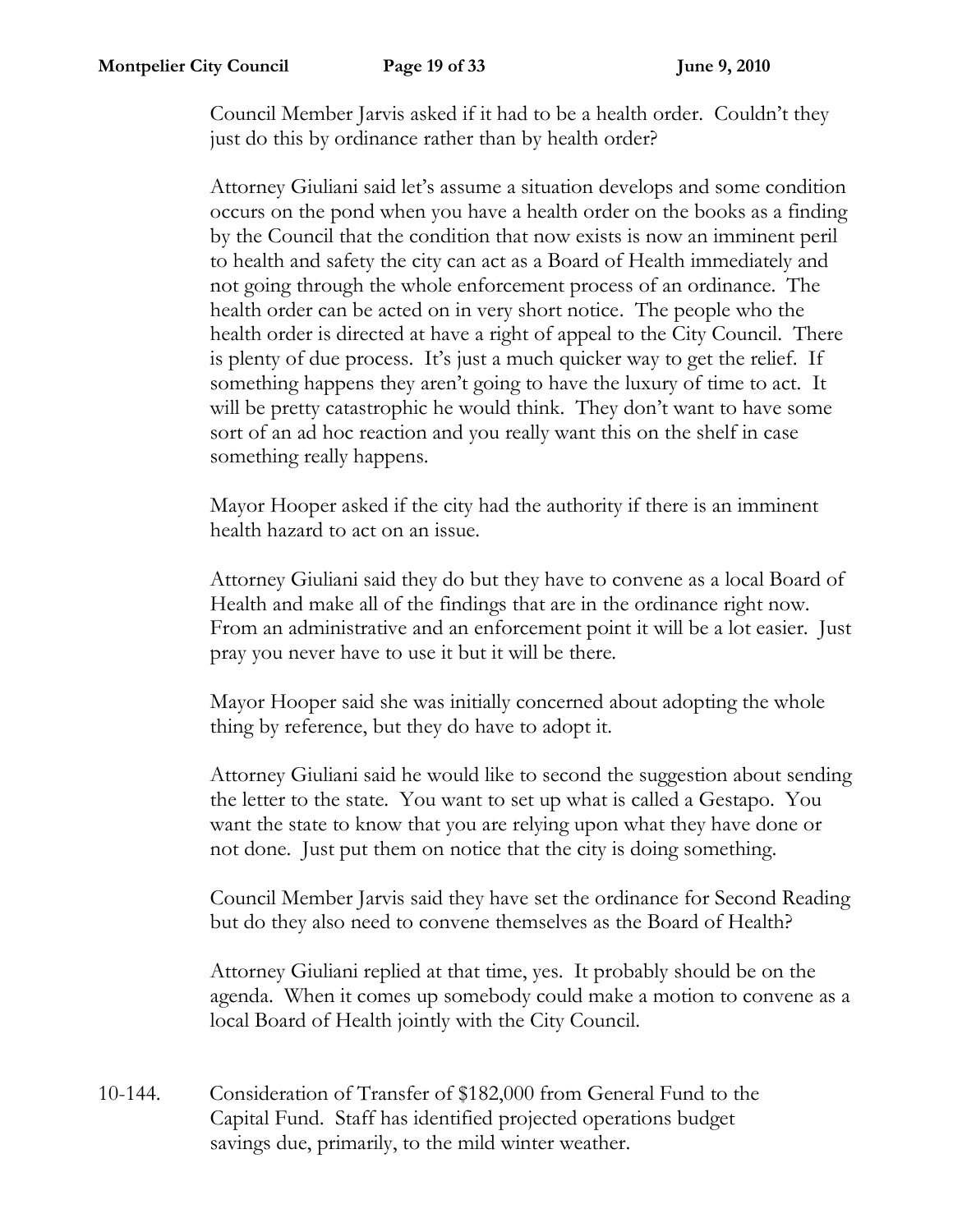Recommendation: Transfer \$182,000 from the General Fund to the Capital Fund for use on specific projects as outlined.

City Manager Fraser said the actual amount they recommend being transferred from the General Fund into the Capital Fund is \$207,000. Technically, it doesn't need the Council's vote because it is going from the equipment fund to the equipment fund. There was the sale of the vactor and then they received grant monies through error for the new one so their proposal for that particular case was to take that equipment revenue to buy the second half of the dump truck, which they approved the first half in the budget for this coming year.

City Manager Fraser said they found themselves in an unusual and positive situation where there were some savings in the department budget, and overall there might be an additional \$30,000 or \$40,000 net savings because of weather related savings. The savings this year were all weather related savings. It was a mild winter. They are not the kind of sustainable savings they will have year in and year out. They caught a break this year.

What they are trying to do is take a look at the Public Works weather related savings, not savings because of health insurance or other operational changes that are budgeted. They want to convert public works savings to public works projects and convert City Hall savings to City Hall projects so they are still in the areas that we allocated the funds. The main reason for the Council's vote is because they are transferring it from one fund to another and by doing that it goes into the capital fund and carries forward into the fund balance.

Their proposed allocations is a debt that we paid but it shows as a minus \$22,000 for our August 2008 storm damage where we received a lot of FEMA and other monies.

Finance Director Gallup said it was \$234,000 and about 10 percent of it was the City's. All but \$22,000 was reimbursed to us from outside sources and they finally reconciled all of that money. Again, that is a weather related public works bill that has come and gone. They have already talked about the retaining walls, and that is a pressing need. Their suggestion was both paving and the sidewalks were areas that came up during the capital discussions and areas we wish we could put more money into. They have applied for enhancement grants for sidewalks which will require a local match, and that is why they selected \$50,000 there.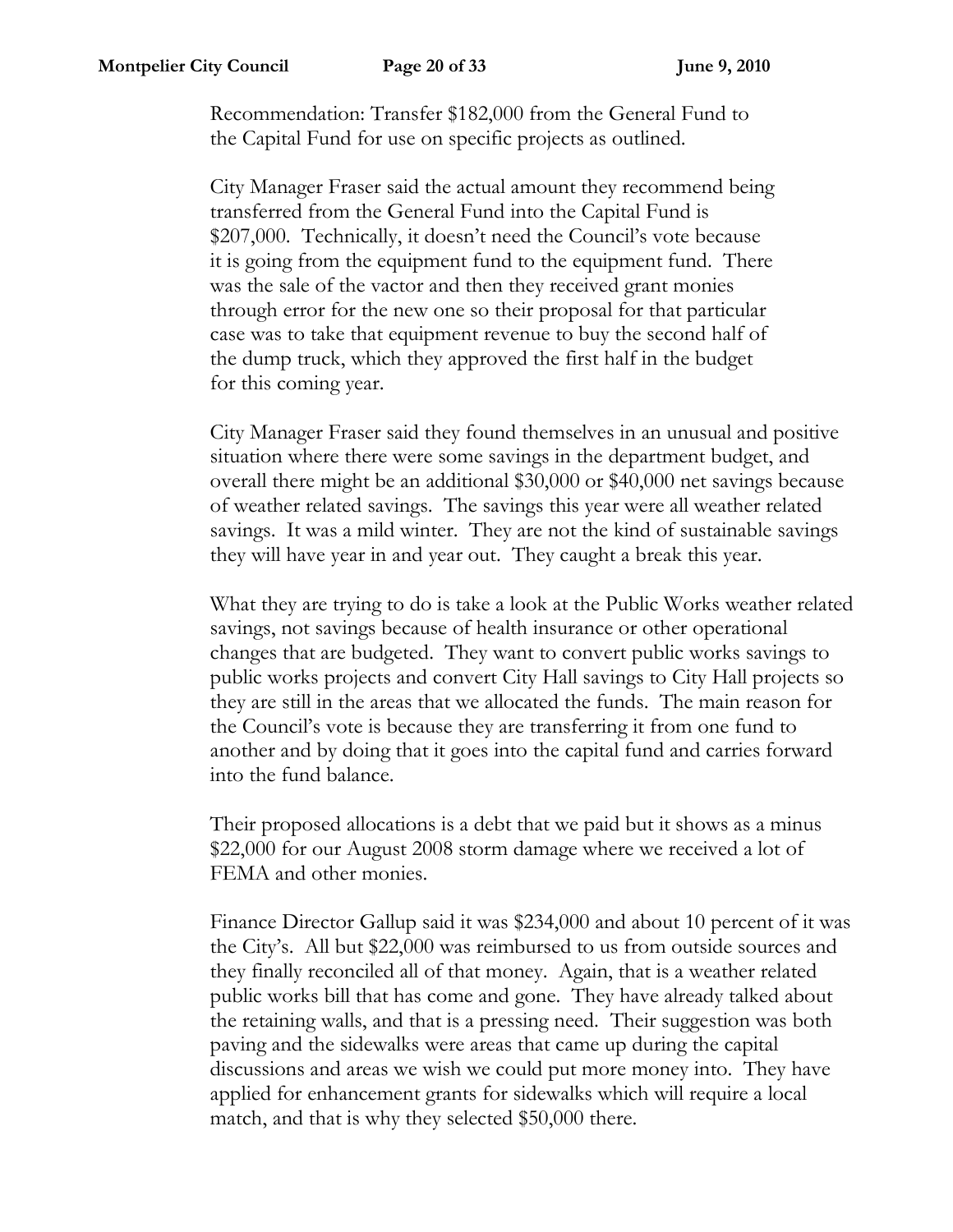Jumping down to the City Hall projects we need to have rails in the proper spaces. Then, there were discussions on the ADA Committee that by law we need to make certain improvements. There is \$5,000 in the budget and this was a chance to get to some of those things to come into compliance. Last, but not least, several years ago they renovated all of the Planning Offices because there were some serious mold issues downstairs. At that time it was also an issue for the Public Works Offices so they are proposing they take some of this year's heat savings and address the mold issue and get it done.

Council Member Golonka told Finance Director Gallup and City Manager Fraser he wanted to thank them for coming to the Council with savings. He applauds their efforts. His concern is this. We are outside of the budget season and there are significant issues out there with 58 Barre Street, the water fund deficit and other projects that may come up. By just sort of reallocating money like this sounds like automatically prioritizing these projects before we even have a process. He thinks they may be faced with significant expenses coming up, and they may very well be projects they will need to approve before budget season and he would like a separate agenda on each of them. He is concerned they are just zeroing out our savings without having a discussion of goals and priorities for the budget. Obviously, they did allocate some for the retaining wall on North Street as he recalls, about \$48,000. Some of these sound like we are going to have to do anyway, whether it is the mold or front step railing. He doesn't like zeroing out every dime in savings before the end of the year. He would like to get first of all some credit into the press that we did have surplus in our budget, and if we have to use the entire reserve funds for these projects that is fine.

Finance Director Gallup said this is just a part of the General Fund budget and it is the first time they have seen the weather cooperate. The General Fund budget has another whole story to it this year. We are over in revenue about \$62,000 mostly due to ambulance. Then, in expenditures we are just about \$35,000 over which you can point to some legal costs, the survey and video archive. This is a piece of the budget that is related to weather and it is unusual and an opportunity that we won't have very often to take money from the DPW area and spend it in the DPW area.

Council Member Golonka said he would prefer it going to the reserve fund and have the staff get the credit in the press that we actually had a budget savings that were under budget.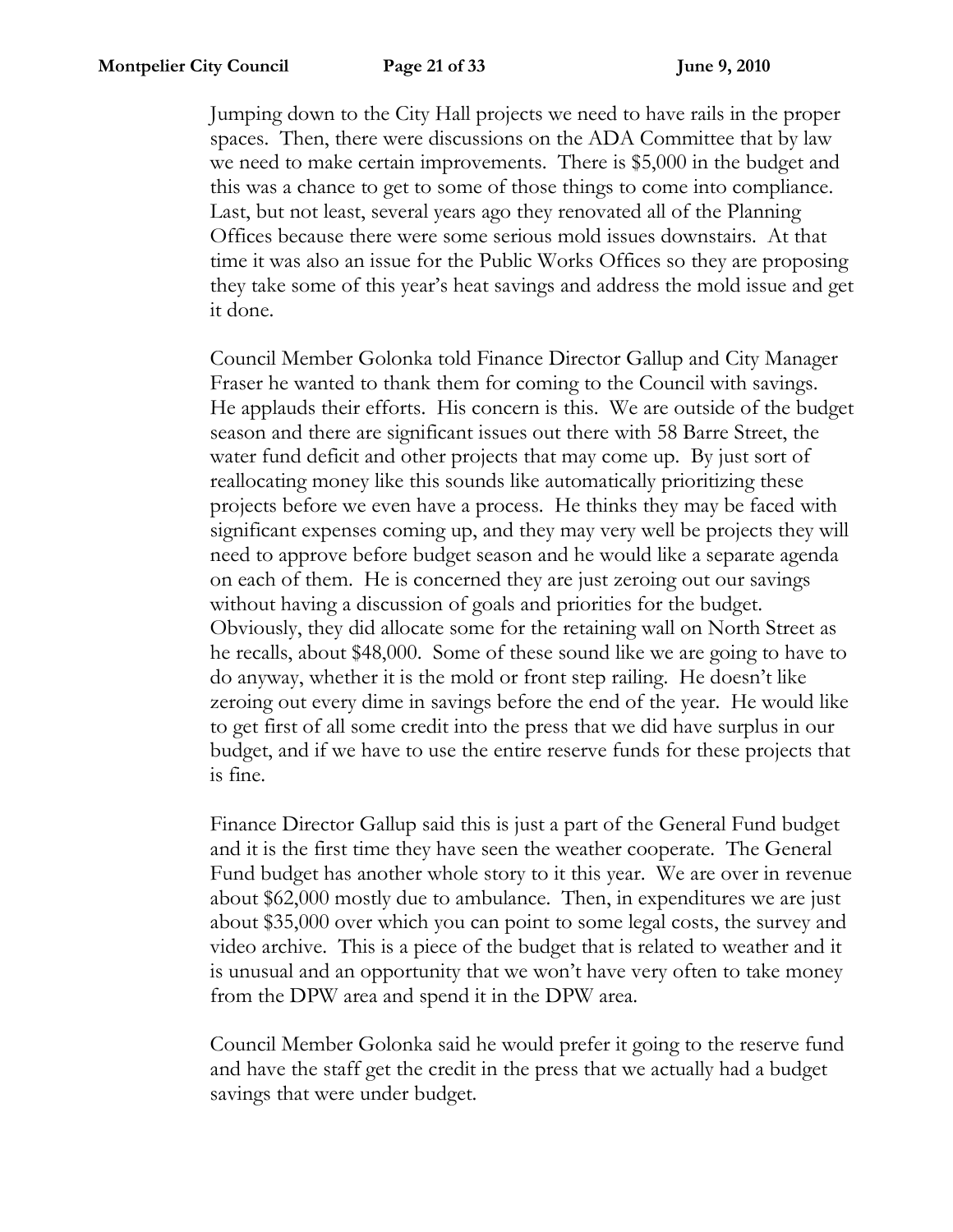Public Works Director Law said the City Manager would have liked to look at some of the projects that hadn't been discussed and prioritized, but the fact was they were looking at the paving projects as an addition to the monies that were already allocated to paving in the capital improvements plan. We applied for a grant and this is the additional monies to meet that \$80,000 local match for that grant. The transportation enhancement grant of \$50,000 they figured would stretch their money; it's a 50/50 match to cover all of the sidewalk improvements they looked at last year.

City Manager Fraser said it really is the Council's call. This money all lapses into the fund balance and they have to spend it as it comes up; that's fine. They were only recommending the weather related savings because the timing is such that it is now June and they have a handle on where the budget stands but it has to be transferred into the capital fund by June 30 or it does lapse. In terms of the priorities, from their perspective the \$22,000 is really spent. The \$90,000 really needs to be spent on the retaining walls, the front step railing. ADA repairs and the mold they should take care of. It leaves the \$70,000 which we could let lapse and then use as necessary. Their team's perspective was that the Council had said loud and clearly during the budget process that paving and sidewalks are areas you felt were under funded.

Council Member Sheridan said the Citizens' Survey talked about roads and paving. He doesn't see anything superfluous here. Mostly, it is stuff they have delayed over the years and we will probably never have a winter like this where we can catch up on some of these delays. He sees it as a chance to catch up on areas we have cut.

Council Member Golonka said his point is that it is in a vacuum. They aren't looking at the budget as a whole yet you are making budgetary decisions, and that is why he doesn't like it. He would rather have the General Fund increase our Fund Balance and these come up as emergency or agenda items. He doesn't like doing budget decisions in a vacuum and that is why he doesn't support it in this manner.

City Manager Fraser said they have submitted an enhancement grant application. It was one the Council approved last year and we didn't get funded so we just resubmitted it for sidewalk extensions and that kind of work. That was the city's share.

Mayor Hooper said this is a question of whether we look at it retrospectively. If we had these questions before the Council during the budget season for the current year that has generated the fund her guess is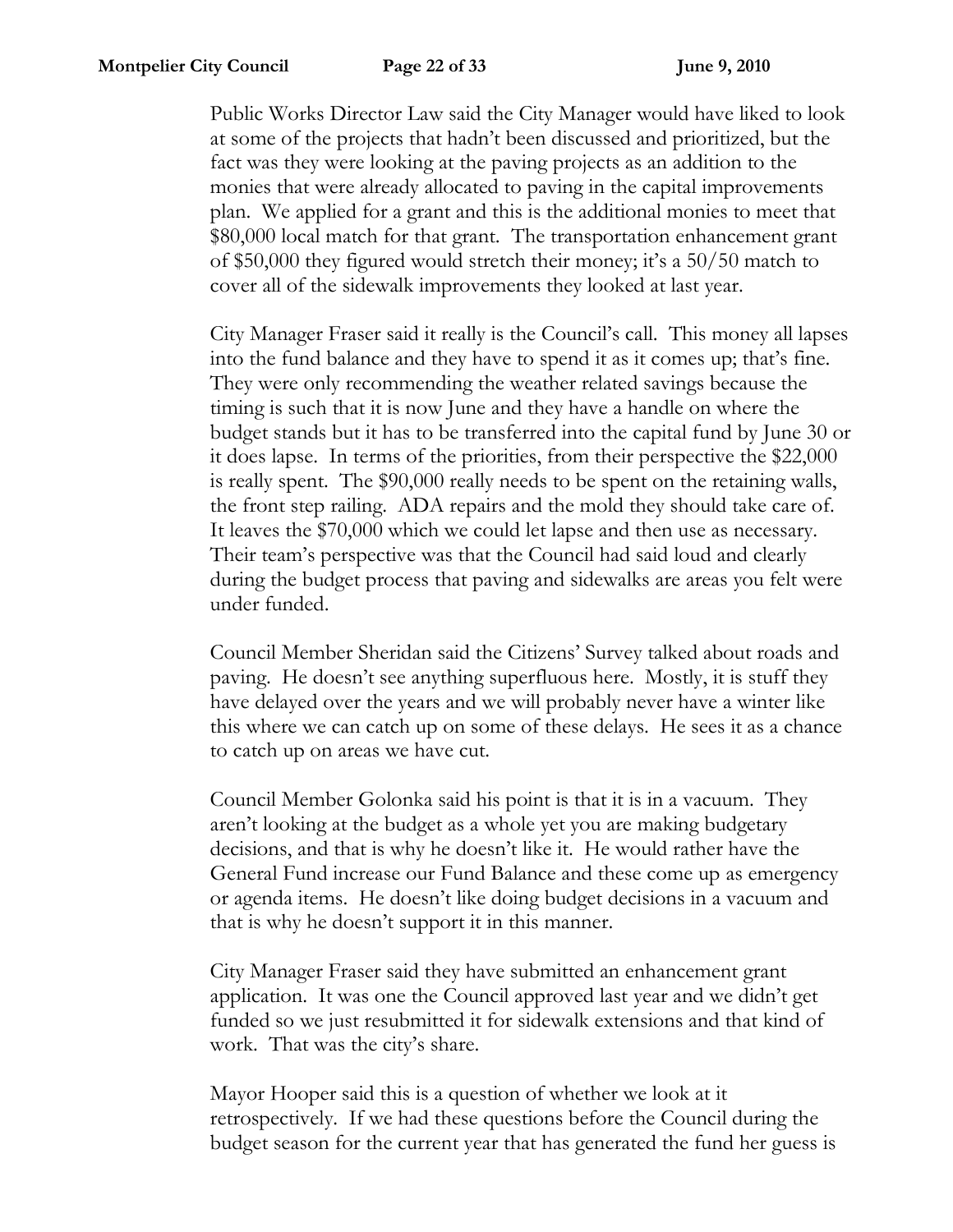they would have waited and come out pretty close to the way the recommendation is being made to the Council.

City Manager Fraser said they saw this as an opportunity to get ahead in some areas. They never have all of the cards on the table, even at budget time. They don't know when the storms are going to come or grant opportunities are coming up.

Council Member Hooper asked if the grants for paving the sidewalk are in hand or on the books.

Public Works Director Law said they have applied for them.

City Manager Fraser said the other policy piece is that it would be transferred to the capital plan and the grants would be available for other uses.

Council Member Golonka said it is the first time since he has been here that they have swapped things in the middle of the budget year. What if we were in a deficit? Would they then come to the Council and say here is what we will cut so we won't have a deficit? He would rather have these as different agenda items as they come up and keep it separate from the issue that we are in a surplus.

City Manager Fraser said the reason it is here is because the Council has to approve anything that goes from one fund to another. For the last several years they have put the brakes on spending and made their own internal cuts and not have surpluses based on the priorities the Council has articulated. There is no reason why they couldn't have spent the money in the same fiscal year.

Council Member Golonka said he would rather see the reserve fund start to build and have any type of spending out of it be a conscious decision by the Council as a separate agenda item. These may mean six different agenda items they have.

Council Member Sheridan asked if he wanted to do them one by one now.

Council Member Golonka said they don't have any details on the 58 Barre Street building. They had a meeting of the Water Rate Committee and they are facing a huge deficit there.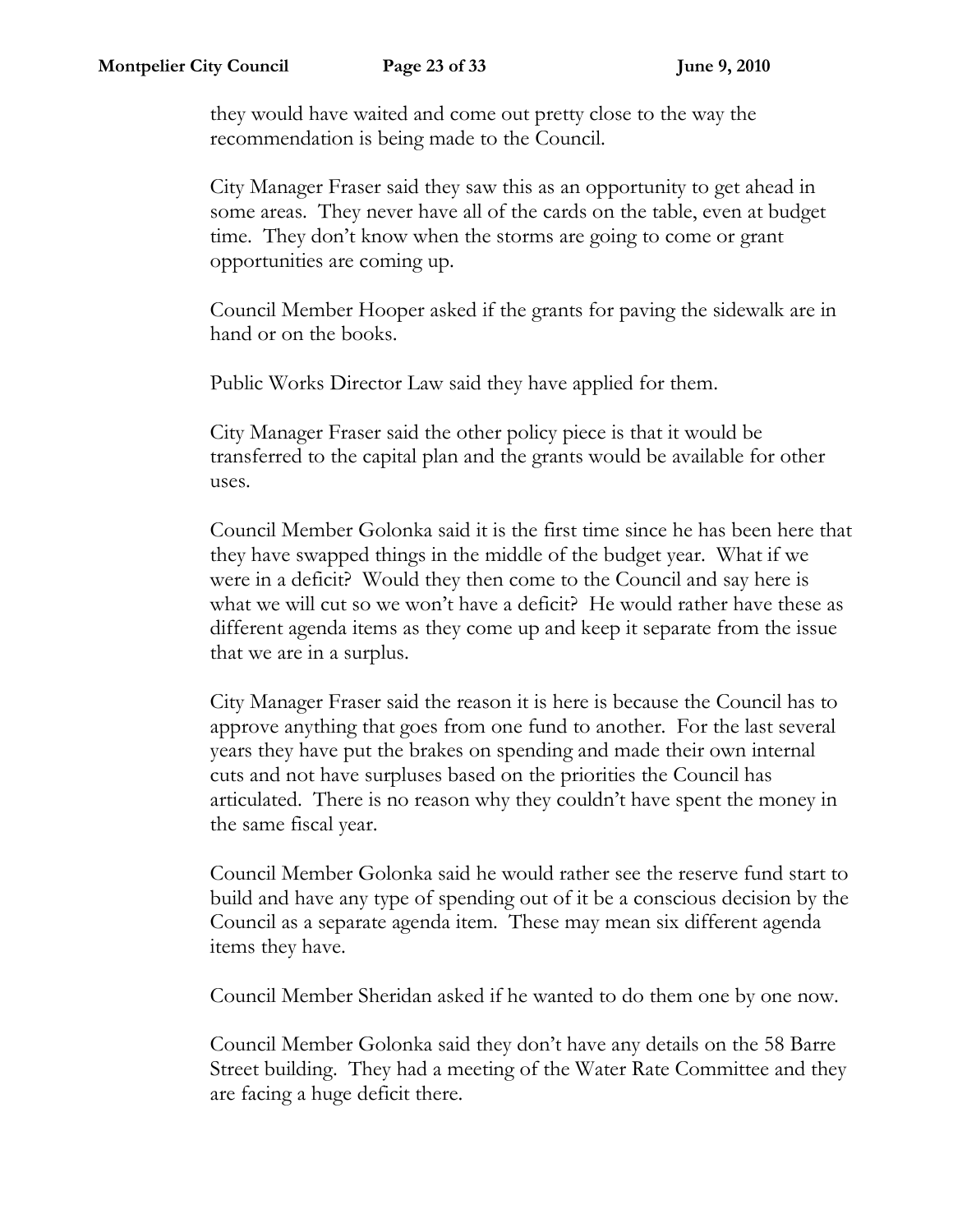Council Member Sheridan inquired if this could be moved into the water fund.

City Manager Fraser said he didn't know the legal answer to that.

Finance Director Gallup said it is different users.

City Manager Fraser said the main issue is that there are people who pay taxes into the general fund that are not water or sewer users and sewer and water users that are not the same. They have in the past loaned money from one fund to another and actually signed notes with interest rates and paid them off. The water fund is now paying the general fund interest because it is a defacto loan.

Council Member Sherman said with respect to Council Member Golonka's suggestion she moved the Council proceed with the recommended allocation of savings to the projects listed in the Public Works Department and in City Hall in the amount of \$207,000. Council Member Sheridan seconded the motion.

The vote on the motion was in favor 4 to 2 with Council Members Golonka and Weiss voting against the motion.

Finance Director Gallup said the description in the agenda was different than what she had planned tonight. Therefore, there was more information than this just one sheet. She had promised to come to the Council with the balances of all of the funds as presented at audit time. She will present the short version. She said the city needs to get better about what are reserve funds. They say their unrestricted funds are reserve. In accounting terms they aren't. The whole spreadsheet is fund balance for general fund. Totals at the end of last June are at the very bottom - \$1,373,000. Of that \$623,000 is unreserved and undesignated, and that is what she holds on to. That is what the Council is calling reserve money. It is the surplus and what is carried forward year to year and has no restrictions on it, but there is a lot of money above it that does have some kind of restrictions. Some are because of accounting procedures. Other items are restricted like the Tree Board and the Conservation Commission because they don't spend their line items and she carries it over year to year. These are designated funds for specific purposes. That's the general fund.

Finance Director Gallup said there are two other major governmental funds. One of them is community development. They don't talk about community development funds much but there is \$3,200,000 there. In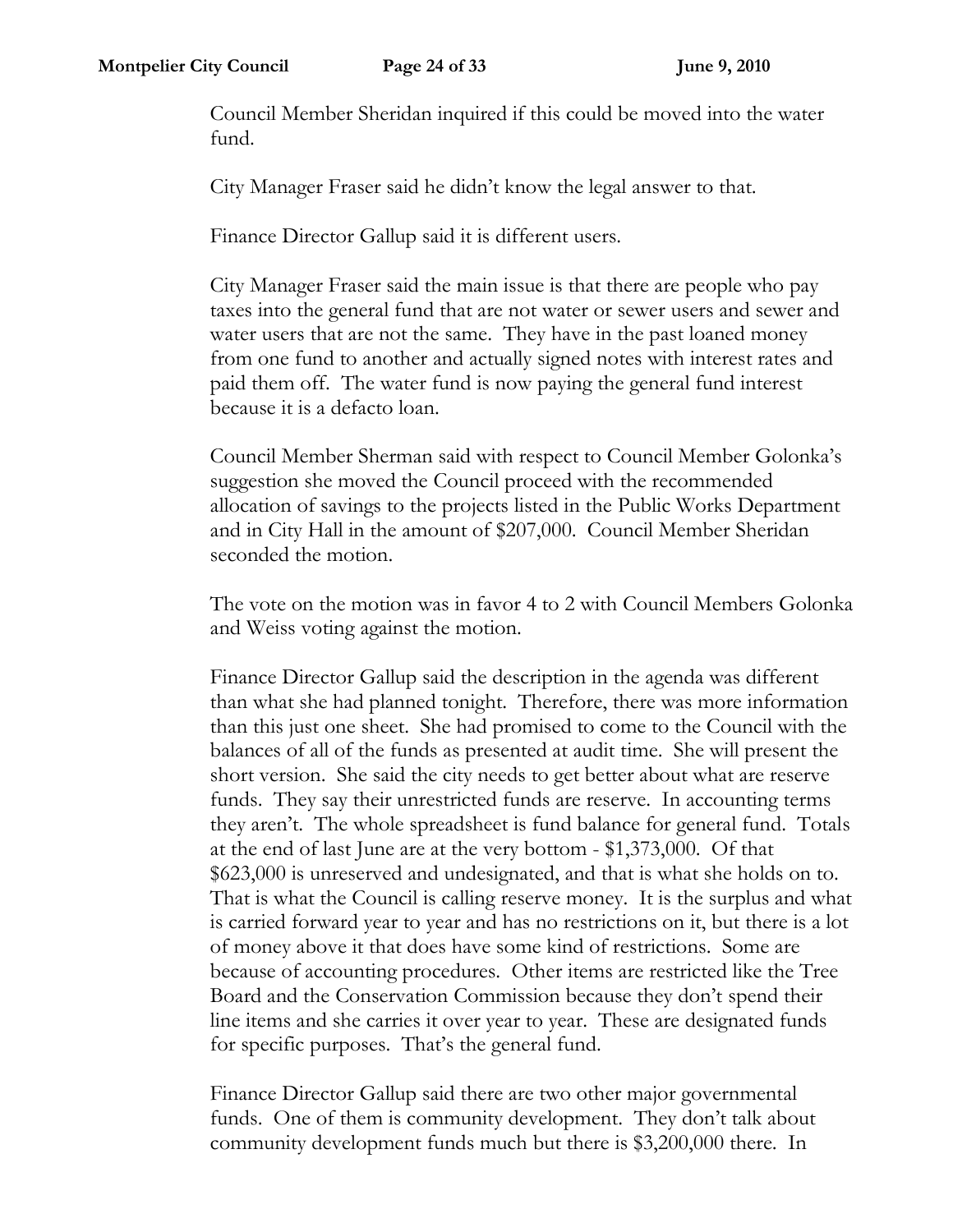notes receivable there is \$2.8 million. That is over 90 loans out to residents, businesses and nonprofit organizations. There are a lot of different kind of restrictions on how those are paid back and how they received the money in the first place. This means the city acts as a bank in many ways.

Mayor Hooper said it is a very important asset in the community in terms of people improving the values of their property and making investments in the community.

Finance Director Gallup said the third largest major government fund is capital projects. When they look at the balances on this towards the end of June the Route 2/302 Roundabout is really causing havoc. There is a deficit there because there was a collection of a grant receivable for \$713,000 that didn't come in within 60 days, and there are some different revenue issues.

She said she knows there are some questions on traffic impact fees. That is part of the capital projects, and the end of 2009 it is only \$28,000. There has been some talk about running out of time to spend that money. Most of that money came in during 2007 and there is a six year time clock on that.

There are three major enterprise funds and they are accounted for differently. The Water and Sewer Committee is working very hard and the Council should be hearing from them soon. They are the water fund, sewer fund and parking fund. Accounting for them is different than for governmental funds. It is called unreserved money, and for the water fund it says \$634,000 in deficit. She would add that includes the pension which is not due until 2017. \$297,000 comes off that, so there is a deficit in the water fund of \$336,000. It is the same thing with sewer. It isn't \$782,000 but \$379,000, and there is a plan to deal with that. For parking it says that has a \$95,000 deficit, but when you take the pension fund into account we are really almost \$100,000 to the good in parking. The enterprise funds have been doing pretty well the last few years.

There are many funds here and some are more complicated than others.

10-145. Discussion of City Council's goals, priorities and objectives for 2010-11.

> On April 5, 2010 the Council conducted a workshop to discuss goals, priorities and objectives for the upcoming year. At that meeting an outline of key issues was developed. The outline is enclosed.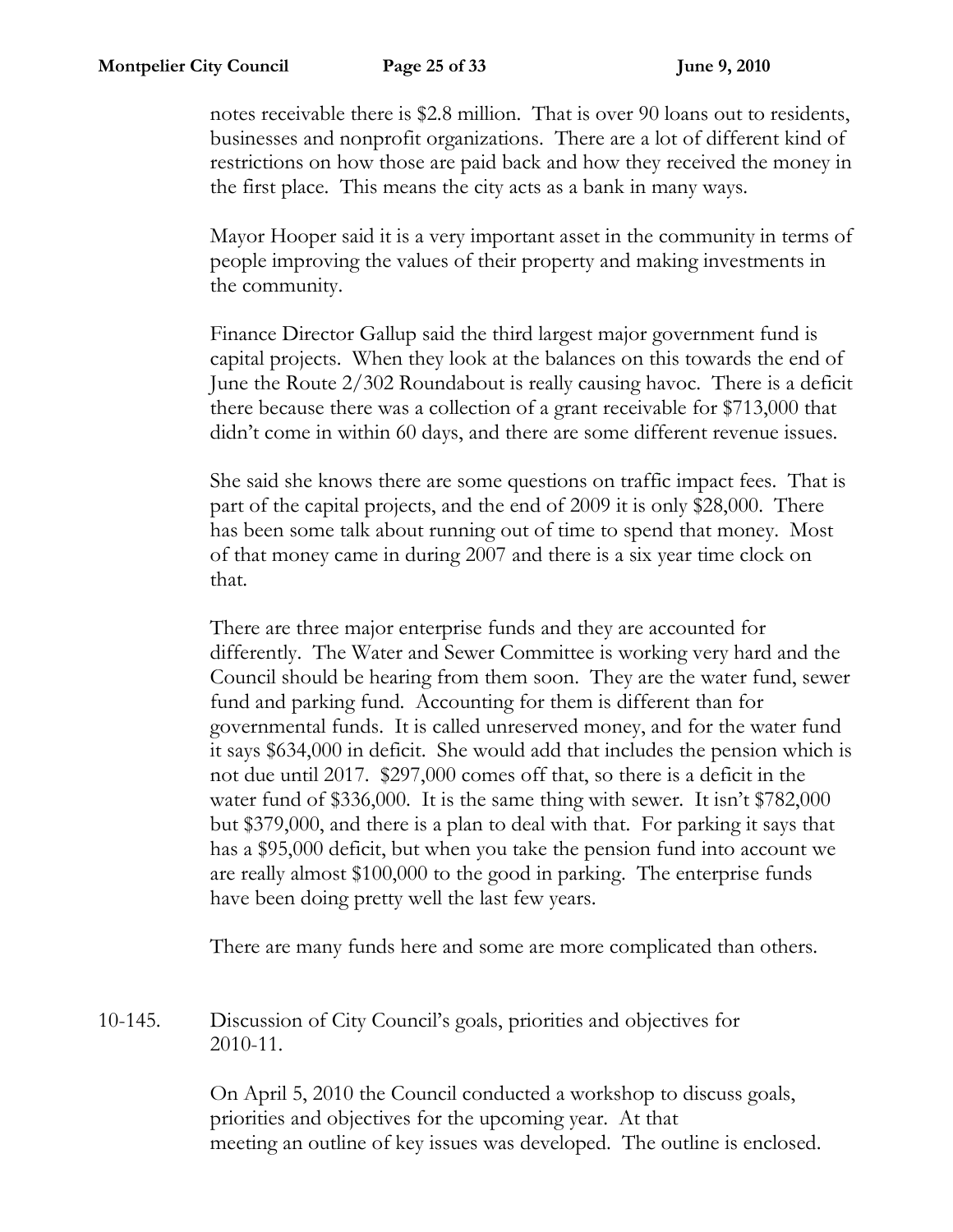Recommendation: Complete discussion, adopt final version or provide direction to staff.

Council Member Weiss moved to readopt 2009-10 goals and priorities and in November 2010 validate the status of each statement. Council Member Golonka seconded the motion.

City Manager Fraser asked if he would accept a friendly amendment that anything that has already been completed that is on the list be removed.

Council Member Weiss replied yes.

Mayor Hooper said they never completed the work on this but did a laundry list and she wanted this in front of the Council because of her concern that the Council isn't getting at the most important issues. For her a lot of this is economic development questions.

Council Member Weiss said in defense of the motion which has been made and seconded he wants to give an example. It says: Transit Center – continue developing project. There are a minimum of six alternatives to what the present path might be. They could spend an hour just defining that one. He doesn't think the effort is worth it right now.

City Manager Fraser replied one thing they could do is to pull out the "Must Do" items. The Carr Lot, Transit Center, 58 Barre Street are on that list along with the district heating project and water fund deficit. There are some other actions. There is the ordinance committee, the Recreation Department, economic development, TIF District and housing. Someone suggested a review of the committees and commissions, regional shared services, street lights, bike path and a charter commission. The question for the staff is how they fall in priority with the group.

Council Member Jarvis said she thinks it is important to prioritize. The Recreation Department issue is an issue and they need to lean very hard on the School Department and tell them we don't think they are doing their fiduciary obligation to the taxpayers if they don't pay closer attention to the budget. Right now we don't have the capacity to even think about taking over the Recreation Department. We don't have our hands around the Senior Center and she doesn't think it would be doing any service to the taxpayers of the city taking it over.

Mayor Hooper said that is our problem. We need to figure out how to prioritize the list.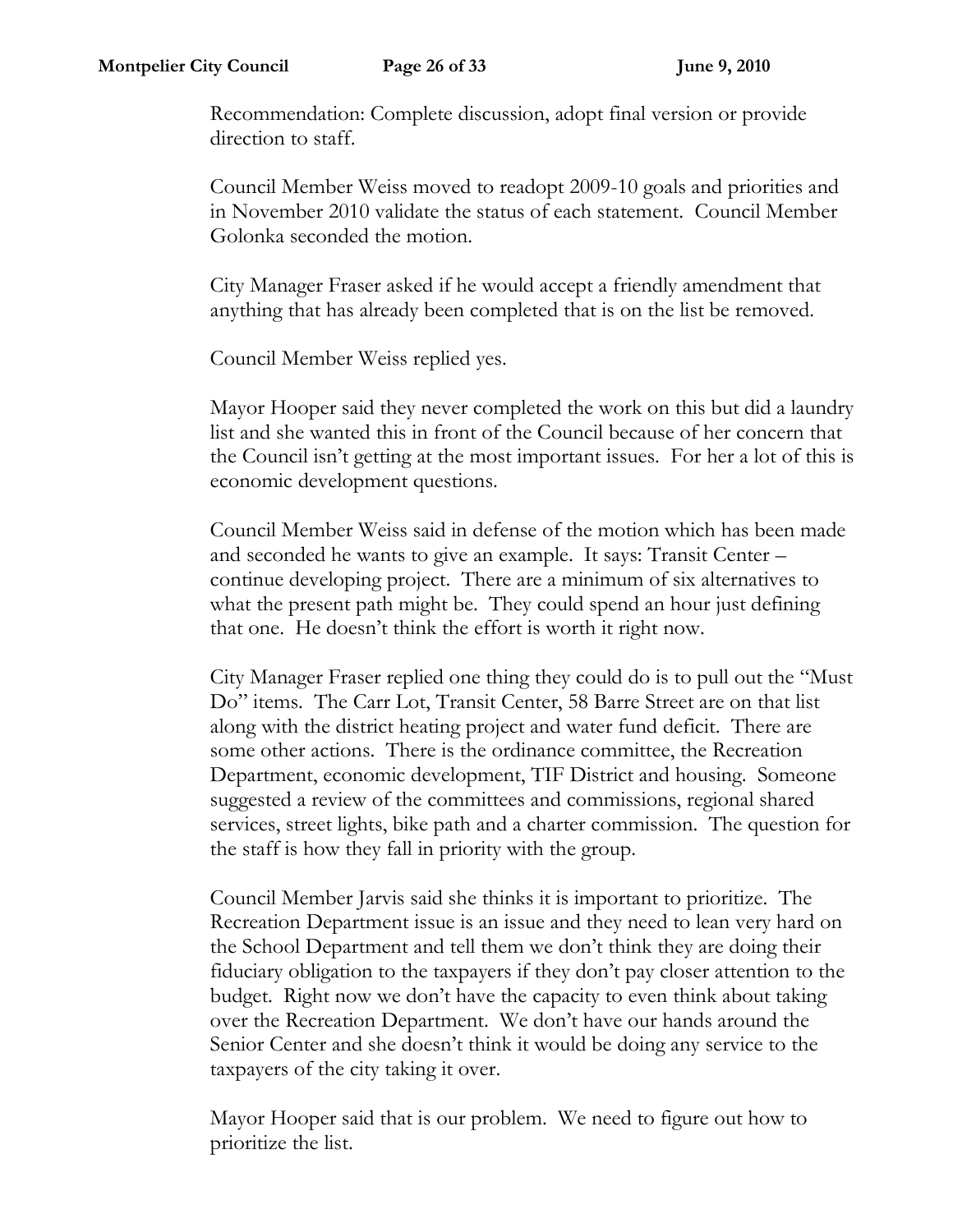Council Member Golonka said after listening to Council Member Jarvis talk about the Recreation Department he thinks they need to prioritize so he would be inclined to withdraw his second to the motion.

Council Member Sherman said they could proceed with Sarah's methodology and eliminate things and take off what isn't critical.

Mayor Hooper said there are about 7 things on the list that are related to economic development. She doesn't think they were willing to consider a change in how we raise our revenues or think about what we are doing. She heard from the Expense/Revenue Committee that we weren't going to take a look at expenses and revenues until we did a management study, that they wanted to be able to stand up in front of the people of Montpelier and say we have looked at this as carefully as we can.

Council Member Weiss said on a personal note he wanted to have the minutes reflect that at 9:30 P.M. Alan Weiss excused himself from the rest of the meeting.

Mayor Hooper said let's have a discussion on whether or not they want to do a management study, what we mean by it and have that discussion.

Council Member Jarvis said maybe they could say their top priority is economic development this year and incorporate affordability into that as well. She thinks about economic development mostly in terms of how we make Montpelier a more affordable place to live and consider growth.

City Manager Fraser said they are soon to have a lengthy and robust discussion about the Master Plan and there are goals and strategies in there. There are a lot that deal with land use, growth and policies. That is really the forum to say what you want to do.

Mayor Hooper asked if they were all in favor of eliminating the Recreation Department.

Council Member Jarvis added with the provision that they press the School Department.

Council Member Golonka said he is on the merger committee with U-32 and Montpelier, and that is going forward. There is a big gaping hole with what happens with the Recreation Department so if we don't continue that discussion over this period it may just be thrust upon the Council.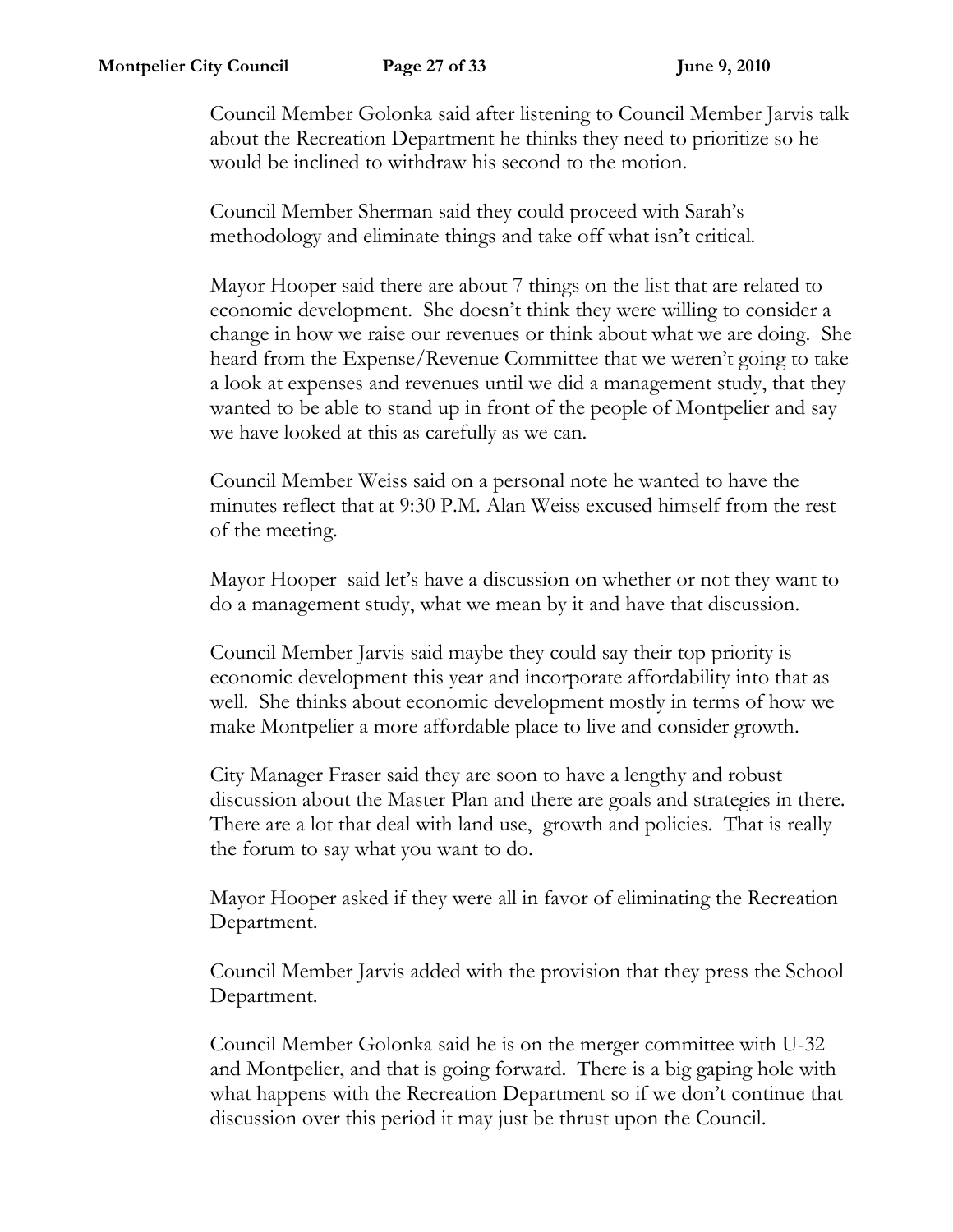City Manager Fraser said he has met with the new superintendent and told them our concerns and he said he was going to look at it. He thinks they should put themselves in the position to say that if the school and U-32 do reach a point where they are ready to take that bold step with merging that at that point the city ought to be in the position to take over the Recreation Department.

Council Member Golonka said he thinks they need to continue the dialogue and having one agenda item to discuss that would probably solve that.

Mayor Hooper said that brings us back to the issue of affordability and what are we going to do about that. She doesn't think having a meeting with CDEC gets into it. We need to figure out how to put more property on the grand list and build Stone Cutters Way. By building Stone Cutters Way there is another couple of million dollars on the grand list. She tried to do it with Sabin's Pasture so she doesn't want to lose sight of that.

Council Member Jarvis said there is the item on economic development but what comes after it does not encompass what we mean by prioritizing economic development. She would also like to see them work closer with Montpelier Alive and other business associations in terms of that. Shen went on to say there is Sabin's Pasture to consider and other housing development issues.

City Manager Fraser said what is included here is a list of Council Member's priorities.

Mayor Hooper said she would suggest that at an upcoming meeting they really do spend an hour talking about what we mean about affordability. She is talking about economic development and meeting with CVEDC.

City Manager Fraser said it is fair to come out of this meeting and say our top priority is economic development and our second is x and y. When you talk to a community about affordability and economic development it means different things to people. Economic development he believes would be seen much in the way it was a few years ago when they talked about economic development and received back lashes. What kind of economic development are we talking about? What are we doing to make the community more affordable? Are we trying to create more affordable housing? What do we mean by those terms?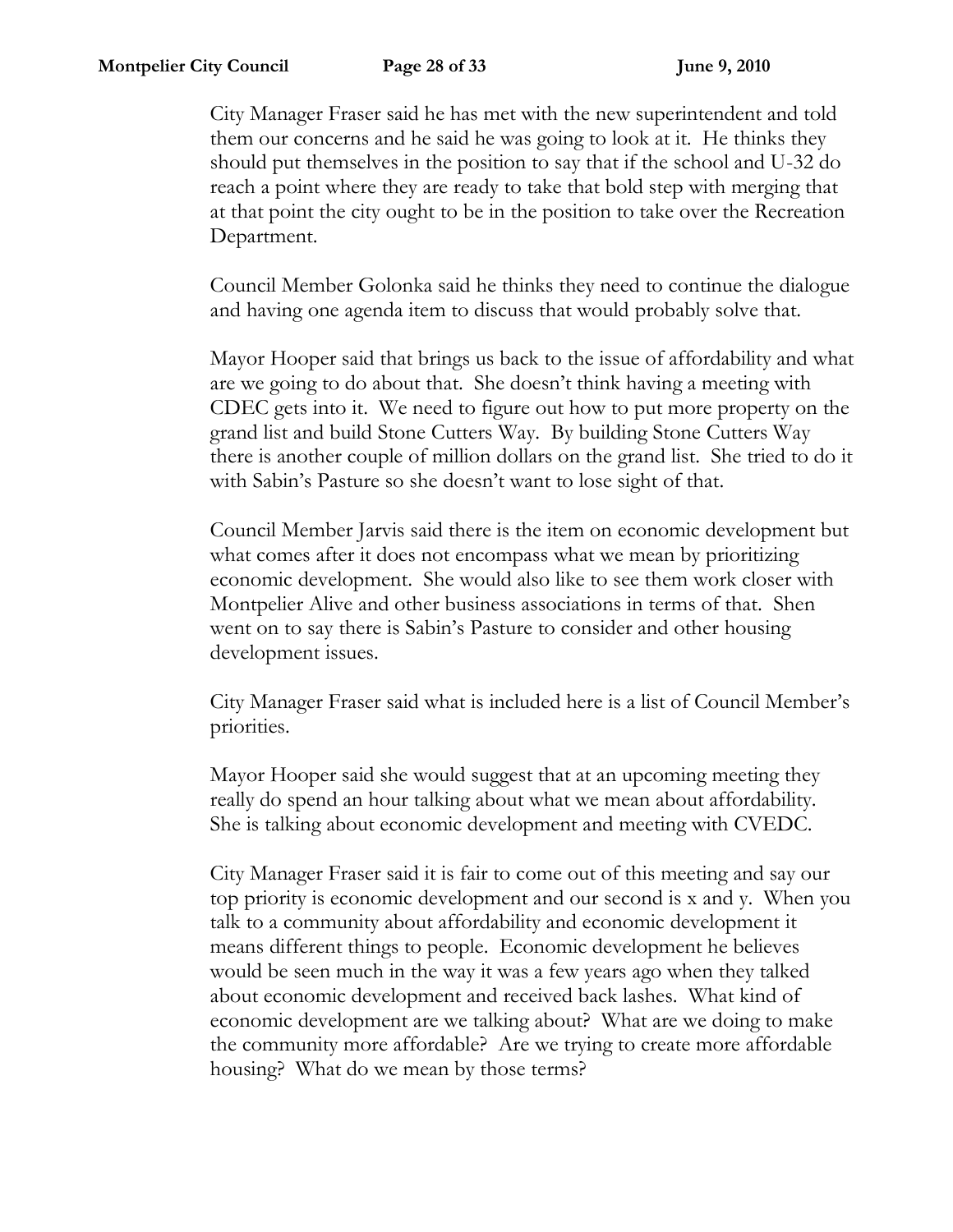Council Member Jarvis said she thinks they need to have another workshop session as a separate meeting, or meet earlier. What about meeting on June  $23<sup>rd</sup>$  at 6:00 to discuss what we mean by economic development.

Council Member Golonka said they could never eliminate our fiduciary responsibility about the Recreation Department because it is in the charter.

Mayor Hooper said they need to do their meeting schedule. The next regularly scheduled meeting is June 23rd. The City Manager is not going to be here and Bev will be here instead. Does the Council want to have meetings during July or August?

Council Member Sheridan said there should be two meetings in July.

Mayor Hooper said there would be two meetings in July and one in August. The meetings for July and August are July  $14<sup>th</sup>$  and  $28<sup>th</sup>$  and August  $11<sup>th</sup>$ . She said this is a little frustrating because when they met way back in April they didn't finish because everybody wanted to leave. Now April, May and June we haven't moved and now we are talking about waiting until July to do this. Maybe she and Bill can put together some form of structure before meeting on this. The Council agreed that they would meet an hour early on July  $14<sup>th</sup>$  to finalize the goals.

## 10-146. Council Reports.

Council Member Sheridan reported it is nice to have the Mountaineers back and the Fashion Show was great. The ADA Committee met on Tuesday and the transition plan has already started and their next meeting will be towards the end of July. They are still moving forward on bathrooms.

Council Member Sherman said she is receiving several calls about the new pedestrian signs and the neon green signs that cover up the buildings. She spoke about the free shuttle on Independence Day July 3rd. Montpelier did it exactly right in applying to GMTA a month in advance for an event that has wide regional appeal. The Transportation Advisory Committee is also going to start a Montpelier Circulator sometime this summer, and they are planning a route. It will be at no cost with some funds being reallocated from other projects that will go through the city picking up people and dropping them off. She attended the meeting on sidewalks and they have a lot of people reporting falls and concerned about sidewalk quality, especially in the winter when the snow gets plowed on to the sidewalks.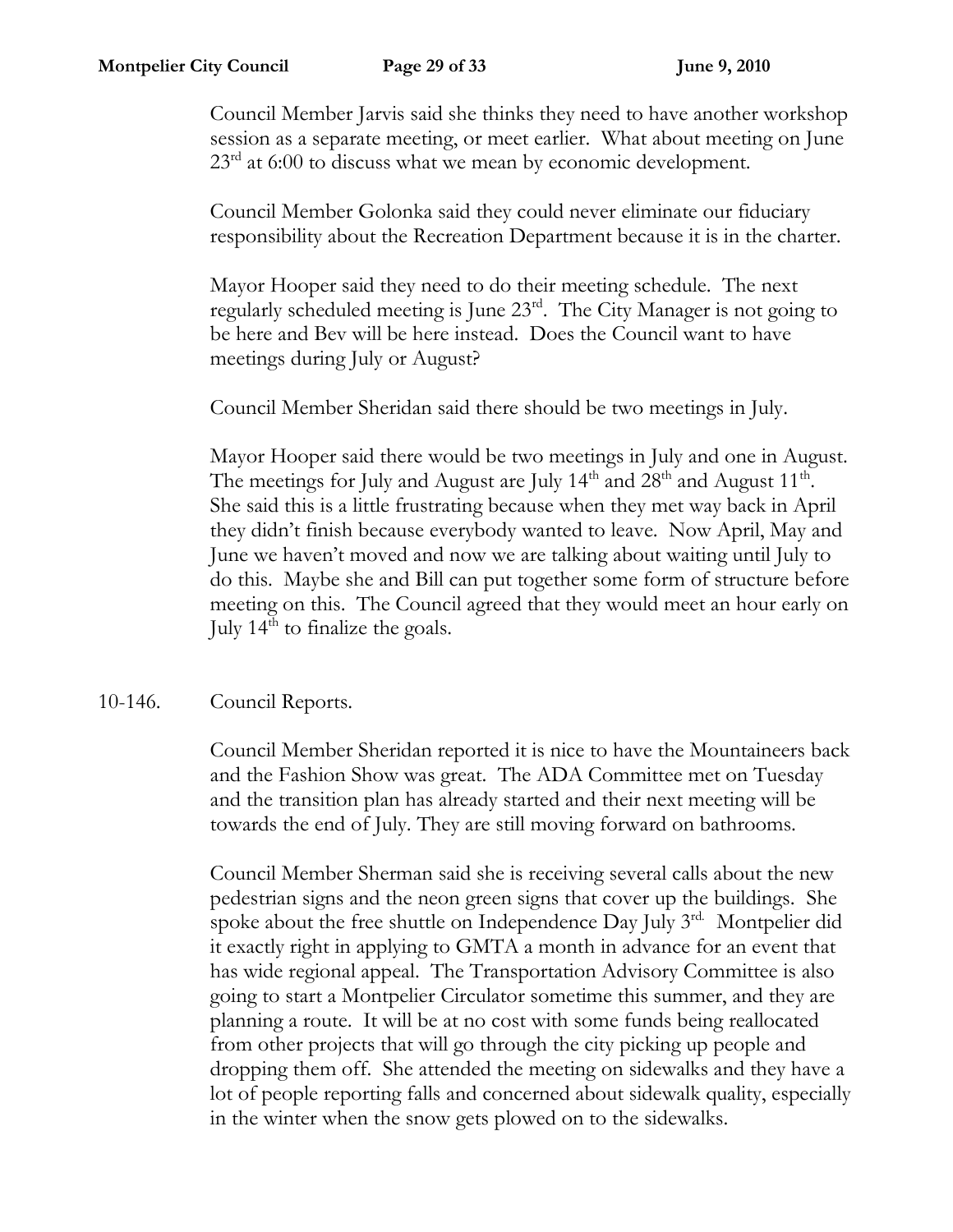Council Member Jarvis said she would like to vote Tom Golonka to the Board of Trustees of VMERS if he is willing. He needs five signatures.

Council Member Golonka said he wanted to thank Tony, Cheryl, Ges and Bob Gowans for showing up at the regional shared services meeting on last Thursday. It was a difficult meeting, mainly because they were asking employees who would be affected by this type of merger to give them their opinions. Hopefully, it allayed some of the fears in the community that this is very preliminary and it isn't going to happen in the very near future. What came out of that meeting was really a recommendation that if we do want to pursue anything that it would be advantageous to pursue dispatch first. The question then comes up, is it worth it to go through the whole process of creating a regional entity just for dispatch? He thought the meeting went well. Jim Sheridan also attended.

## 10-147. Mayor's Report

Mayor Hooper reported she had a conversation with members of the community about an opportunity for the City of Montpelier to participate in a power purchase agreement with All Earth Renewables which is a firm that essentially takes advantage of state and federal tax credits available for renewable resources. It is able to sell to municipalities that can't take the tax advantage. The renewable equipment is at a much lower price then you can purchase on the market. There are only so many state tax dollars that are available for the different firms to take advantage of. All Earth Renewables is essentially putting together a package for solar equipment. It actually attracts the sun so it is more efficient. They put together a package that is right below a threshold of the Public Service Department certificate of need that moves you into a whole different arena and they get the certificate of need for whoever wants to do this. In this case it could be the City of Montpelier. For \$1,000 you can buy a large array of solar collectors that you would have the use of for the next 6 or 7 years, at the end of which you would buy them at a reduced price from this firm. They are supposed to last for 25 years and the payoff for this is in 7 or 8 years so you have essentially free electricity. Todd Law spoke with the City Manager about it and he is meeting with a representative of this firm shortly. If it is something that looks viable then we need to figure out if we want to dive into it. Todd thought this might work at the water treatment plant.

Mayor Hooper said she wanted to repeat the confidence on the reappraisal. She had her informal hearing today and was impressed and continues to hear only positive things. She also thanked the Council for their work on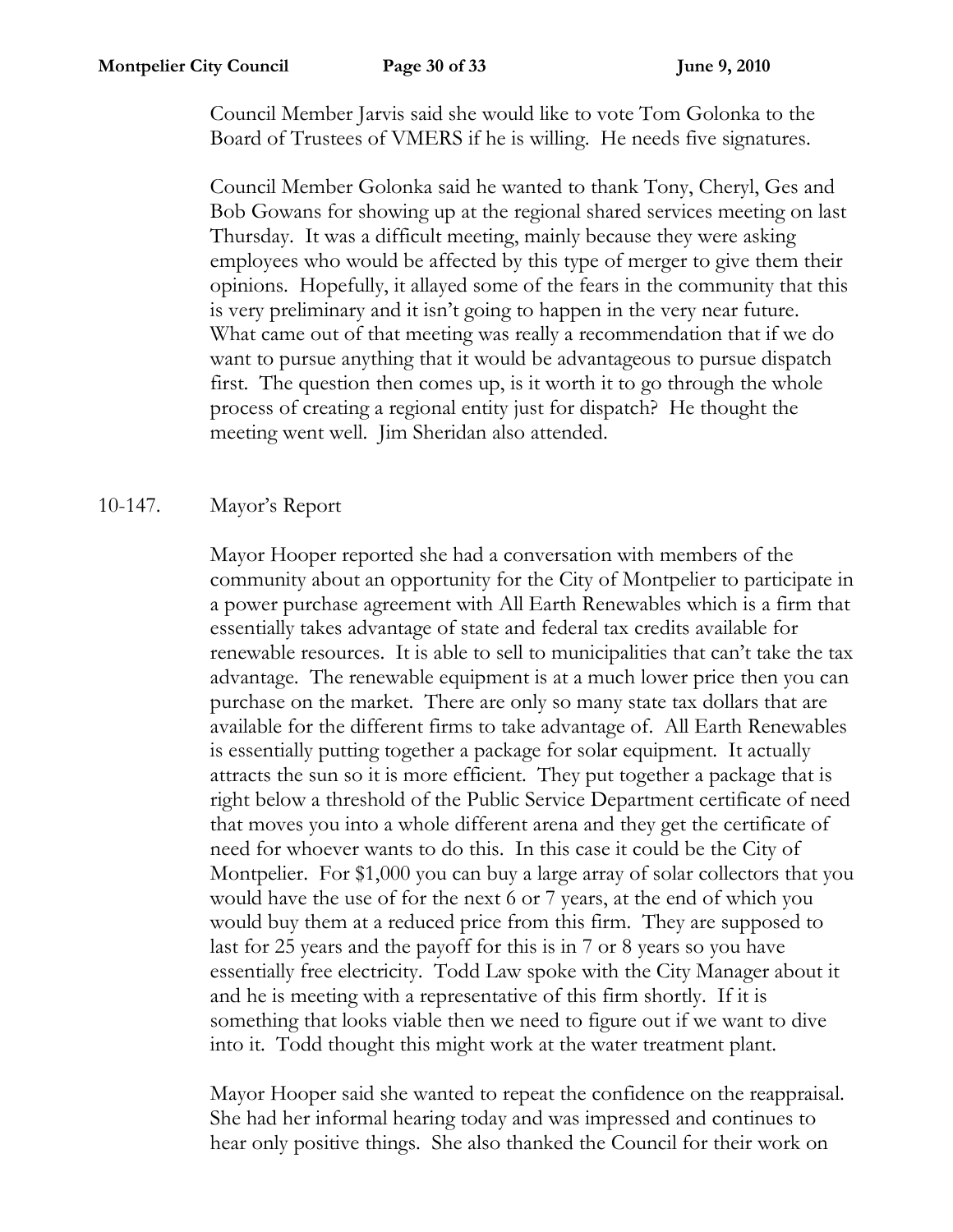the Vermont Compost decision. It took a lot of our time but was worth it in her opinion.

She thinks there is something they can do about the downtown signs and Montpelier Alive needs to take the bull by the horns. We can have designated downtown directional signs. There is a provision in the statute that allows that. She wasn't the one who wanted to pull the paper signs down. In fact, she thought they added something to the community and the liveliness of postering.

10-148. Report by the City Clerk-Treasurer.

City Clerk-Treasurer Hoyt reminded folks that the water and sewer bills are due on Tuesday, June 15<sup>th</sup>. She also reminded the Council of the Board of Civil Authority training being held on June  $15<sup>th</sup>$  at 6:00 P.M.

10-149. Status Reports by the City Manager:

City Manager Fraser said there is an executive session request.

The Water Rate Committee just met to talk about water and sewer rates and there will be some recommendations at future meetings. The good news for right now is that sewer looks pretty good and the recommendation for this year is there will be no change at all in the sewer rate. Because of the change in the grand list the 2 cents on the sewer benefit charge and reducing the CSO charge from 10 to 7 cents were able to raise enough money to basically eliminate the deficit in the sewer fund over the next two years.

Water is a lot more challenging. They had a little more difficulty coming to a consensus on water. First of all, the deficit is larger. Secondly, it has such high fixed costs that what they are seeing is as they keep raising rates to the point of elasticity and demand, people are fleeing the rates. They are seeking alternatives. Most recently National Life just reduced their use by 30 to 40 percent by pressure treating their whole building, but that is lost revenue to the city. There is a real incentive if you are a high user to seek alternatives. On the other hand, we have fixed costs we have to cover. They talked about reducing the top rate, but that really shifts the burden on to the smaller user. What the Water Rate Committee has agreed on is figuring out a way to beef up the fixed rate portion of the rates because that is a fixed cost we have to deal with. It is the cost of the debt. Right now we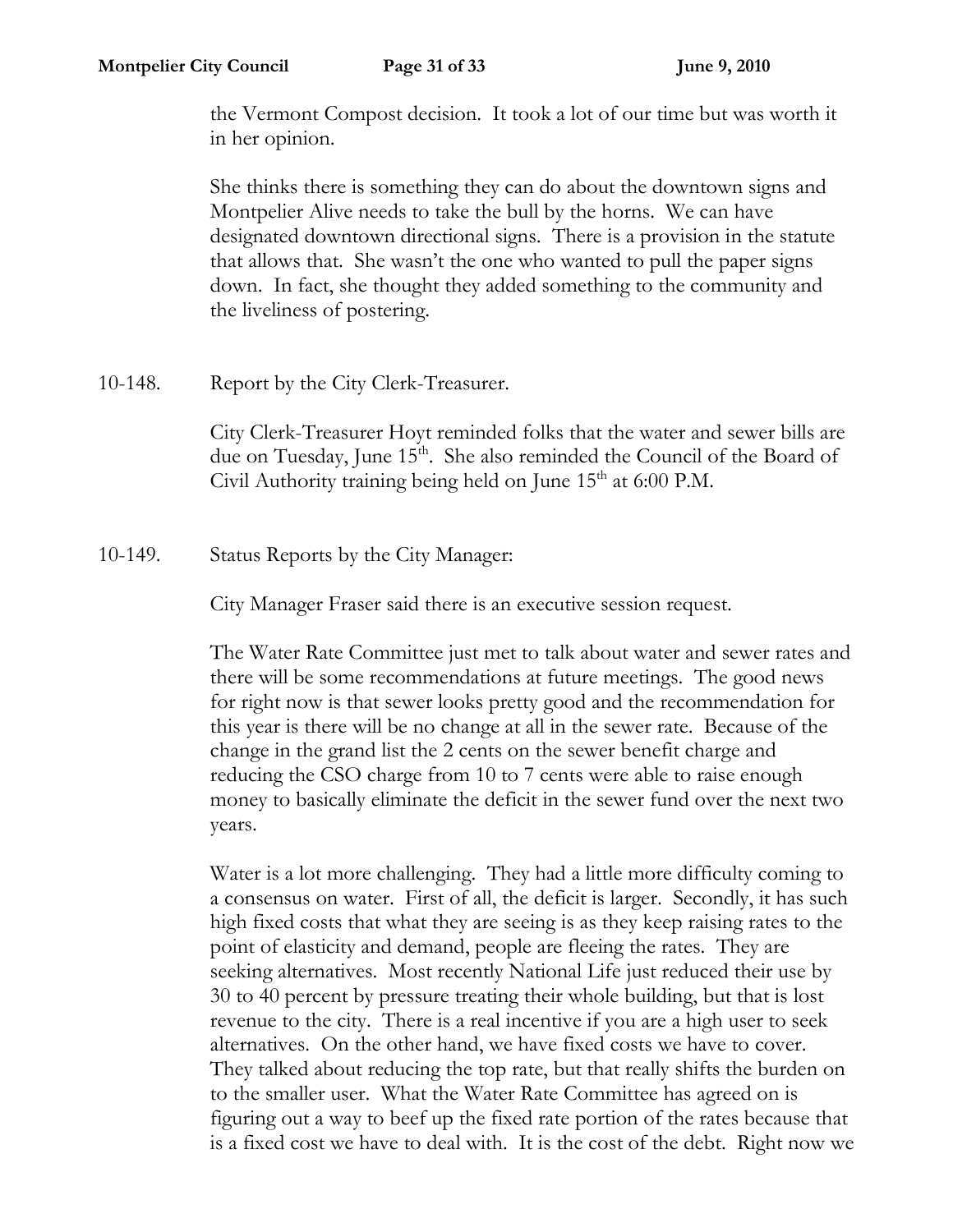call it the readiness to serve charge. That is a cost we have no matter whether somebody uses the water or not. It wouldn't just be raising the current charge but coming up with a usury scheme. The members of the committee were unanimous on that and one wanted to retain a consultant to help us to do that. The suggestion is they would not want do anything with rates right now and see if they could have a proposal for September 1 and tell the community we are undergoing this effort and it will be to deal with fixed costs and a fixed portion of the rate. The committee is struggling with this and they want to make a very thoughtful recommendation to the Council and public.

City Manager Fraser said he just learned late this afternoon about a possible dilemma with the Carr Lot and the District Energy Project. It may well require an agenda item at the next meeting. With the Carr Lot we have the potential issue about the floodway and we have filed an appeal to that. They are actually meeting with Senator Leahy's Office on Monday to see if we can expedite the decision. In anticipation that it might go bad for the city and not use the Carr Lot, Gwen suggested we might look at a possible combined use with the District Energy Plant. She did a great deal of work with both the Department of Energy and the Federal Transportation Agency. The Department of Energy is concerned that any waiting on the Carr Lot will hold up the district energy project, and they don't want anything to delay the project. With the Carr Lot the FTA people are saying they thought we had switched to the other site and we told them they were only considering it. Because it is the federal government and they are so flexible they are saying they need the environmental assessment for the project they want. Basically, the FTA folks are sick of all of the issues that had to do with the Carr Lot. They don't like the retaining wall; they don't like the contamination issues; they don't like the acquisition issues. They want us to move the whole project. We can tell them the Council will discuss this issue in two weeks when it has been duly warned and the public has a chance to come and talk about it. There is work that has to be done for the District Energy Plant anyway. In terms of an environmental assessment there is a lot of work to be done on the site. What we are waiting for now is information from FEMA and EPA, and with the Transit Center they are now threatening to take the money away if we don't get moving. There is a meeting scheduled Monday at Senator Leahy's Office to talk about speeding up the decision with FEMA.

This will be on the agenda for the next meeting.

10-150. Agenda Reports by the City Manager.